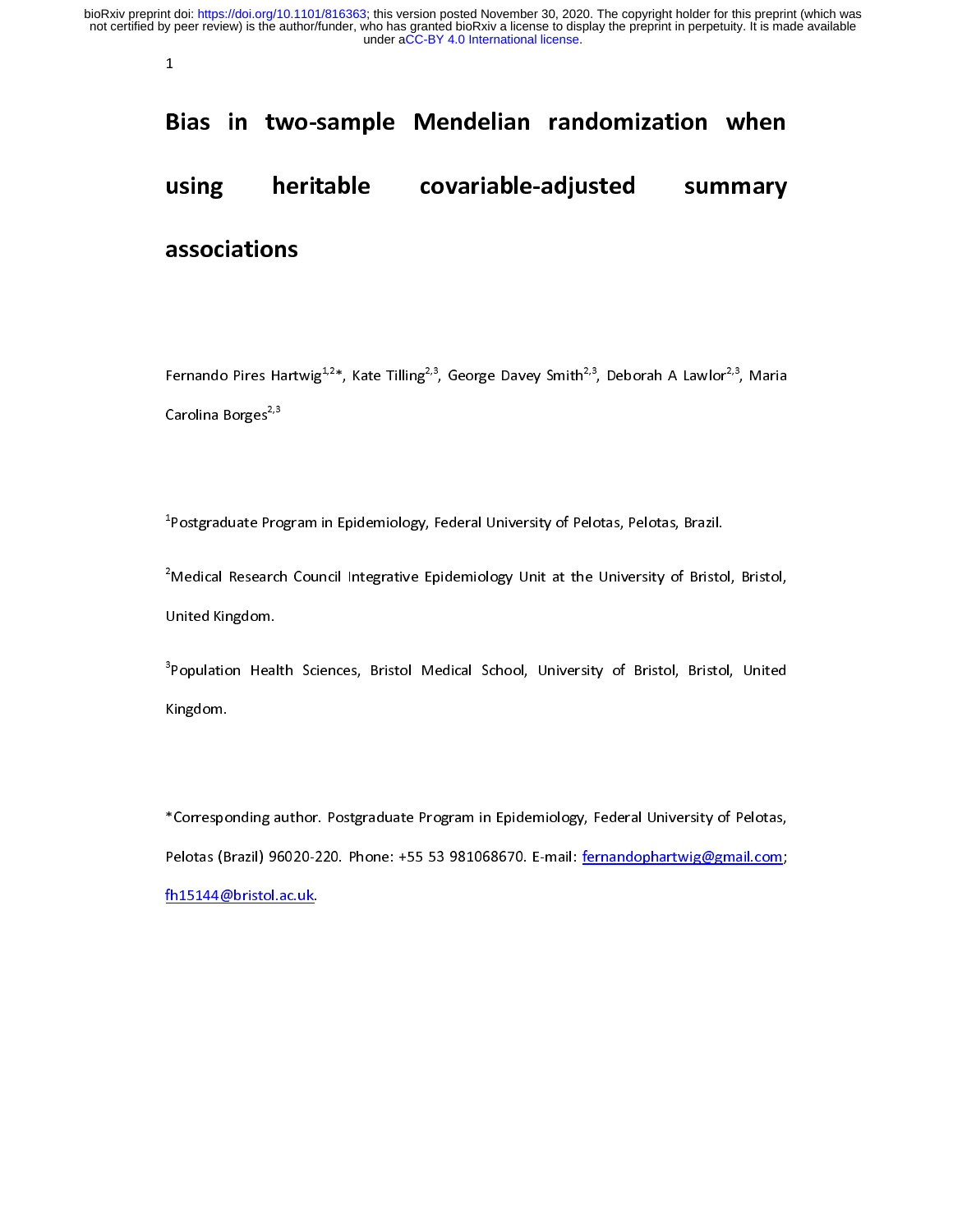### Abstract

 $\begin{array}{c} \mathbf{A} \\ \mathbf{B} \\ \mathbf{B} \end{array}$  $\frac{1}{2}$ Background: Two-sample Mendelian randomization (MR) allows the use of freely accessible<br>summary association results from genome-wide association studies (GWAS) to estimate causal<br>effects of modifiable exposures on outcomes summary effects of modifiable exposures on outcomes. Some GWAS adjust for heritable covariables in<br>an attempt to estimate direct effects of genetic variants on the trait of interest. One, both or<br>neither of the exposure GW effects of genetic variants on the trait of interest. One, both or<br>neither of the exposure GWAS and outcome GWAS may have been adjusted for covariables.<br>Methods: We performed a simulation study comprising different scenari

neither of the exposure GWAS and outcome GWAS may have been adjusted for covariables.<br> **Methods:** We performed a simulation study comprising different scenarios that could<br>
motivate covariable adjustment in a GWAS and anal nethods: We performed a simulation study comprising different scenarios that countivate covariable adjustment in a GWAS and analysed real data to assess the influence using covariable-adjusted summary association results i motivate covariable adjustment in a GWAS and analysed real data to assess the influence of<br>using covariable-adjusted summary association results in two-sample MR.<br>Results: In the absence of residual confounding between exp

using covariable-adjusted summary association results in two-sample MR.<br>
Results: In the absence of residual confounding between exposure and covariable, between<br>
exposure and outcome, and between covariable and outcome, u Results: In the absence of residual confounding between exposure and<br>exposure and outcome, and between covariable and outcome, using<br>summary associations for two-sample MR eliminated bias due to ho Results: In the absence of residual combunding between exposure and covariable-adjusted<br>exposure and outcome, and between covariable and outcome, using covariable-adjusted<br>summary associations for two-sample MR eliminated expression and outcome, and settimate and outcome, also contrained any area summary associations for two-sample MR eliminated bias due to horizontal pleiotropy.<br>However, covariable adjustment led to bias in the presence of summary of the presence of residual confounding (especially<br>between the covariable and the outcome), even in the absence of horizontal pleiotropy (when<br>the genetic variants would be valid instruments without covariable adj However, covariable and the outcome), even in the absence of horizontal pleiotropy (when<br>the genetic variants would be valid instruments without covariable adjustment). In an analysis<br>using real data from the Genetic Inves between the corrunal textual the coveral pleisarily of the measure of horizontal pleisting. Then the genetic variants would be valid instruments without covariable adjustment). In an analysis<br>using real data from the Genet the general data from the Genetic Investigation of ANthropometric Traits (GIANT) consortium<br>and UK Biobank, the causal effect estimate of waist circumference on blood pressure changed<br>direction upon adjustment of waist cir and UK Biobank, the causal effect estimate of waist circumference on blood pressure changed<br>direction upon adjustment of waist circumference for body mass index.<br>Conclusions: Our findings indicate that using covariable-adj

direction upon adjustment of waist circumference for body mass index.<br> **Conclusions:** Our findings indicate that using covariable-adjusted summary associations in MR<br>
should generally be avoided. When that is not possible, Conclusions: Our findings indicate that using covariable-adjusted summ<br>should generally be avoided. When that is not possible, careful consi<br>relationships underlying the data (including potentially unmeasured co<br>to direct Should generally be avoided. When that is not possible, careful consideration of the causal<br>relationships underlying the data (including potentially unmeasured confounders) is required<br>to direct sensitivity analyses and in shown generally be are mean that in the term persistly can be caused and the causal<br>relationships underlying the data (including potentially unmeasured confounders) is required<br>to direct sensitivity analyses and interpret

relationships underlying the data (including potentially unmeasured confounders) is required<br>to direct sensitivity analyses and interpret results with appropriate caution.<br>Keywords: Two-sample Mendelian randomization; Summ Keywords: Two-sample Mendelian randomization; Summary results; Genom<br>study; Bias; Genetic pleiotropy. Keywords: Two-sample Mendelian randomization; Summary results; Genome-wide association<br>study; Bias; Genetic pleiotropy. study; Bias; Genetic pleiotropy.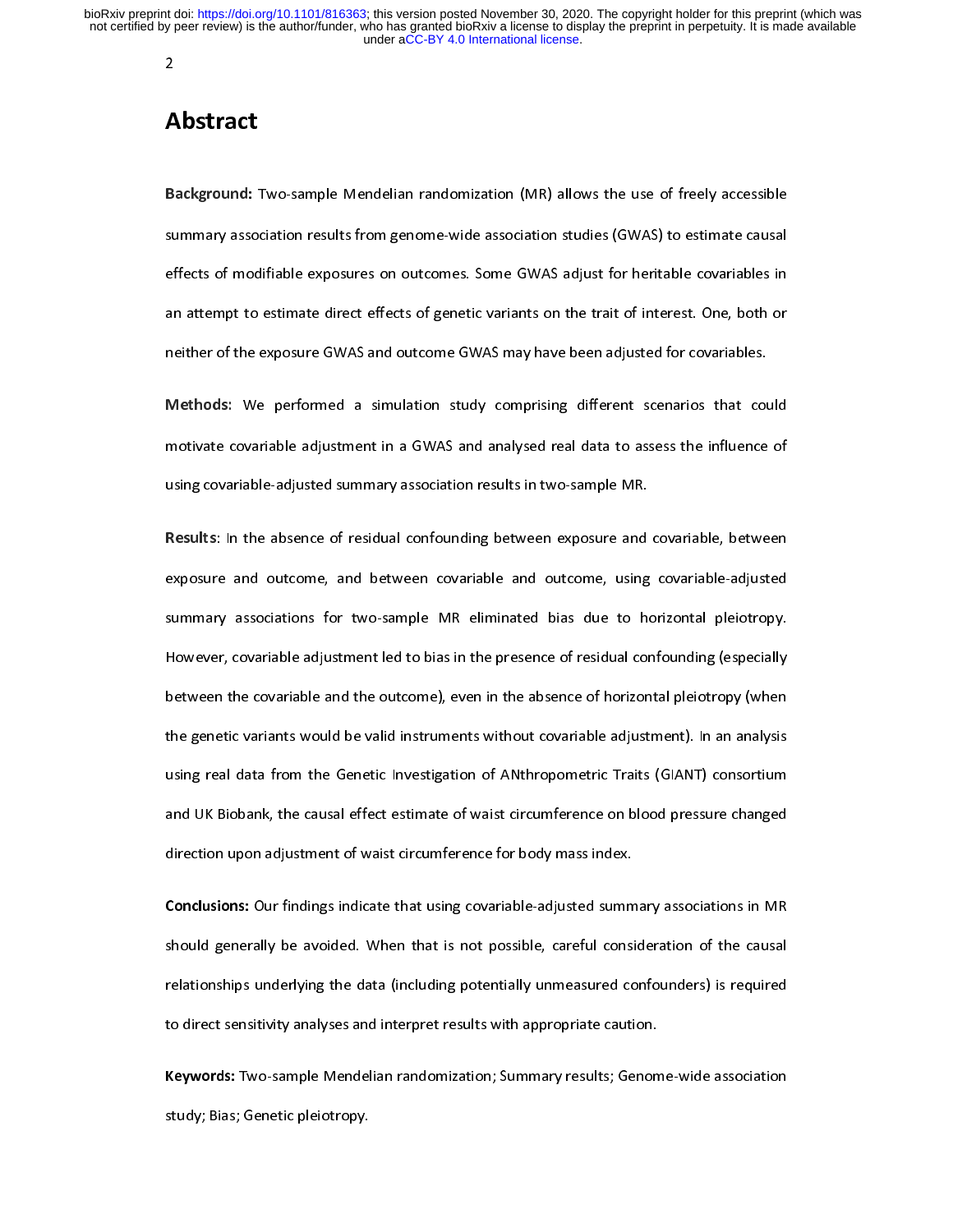# K<br>K  $\overline{a}$ Key messages

- Summary genetic associations from large genome-wide associations studies (GWAS) have
- Summary general associations from large general time association (MR) analyses.<br>
Many GWAS adjust for heritable covariates in an attempt to estimate direct genetic effects<br>
on the trait of interest. been increasing in the increasing many GWAS adjust for heritable covariates in an attempt to estimate direct ge<br>on the trait of interest.<br>In an extensive simulation study, we demonstrate that using covariable-adjust • Many GWAS adjust for heritable covariates in an attempt to estimate direct genetic effects
- on the trait of interest.<br>In an extensive simulation study, we demonstrate that using covariable-adjusted summary<br>associations may bias MR analyses. on the trait of interest.<br>In an extensive simulat<br>associations may bias M<br>The bias largely deper •
- In an extensive simulation study, we demonstrate that using covariant using the summary<br>associations may bias MR analyses.<br>The bias largely depends on the underlying causal structure, specially the presence of<br>unmeasured c associations may bias may bias may be<br>The bias largely depends on the<br>unmeasured common causes betwe<br>Our findings indicate that using co • The bias largely depends on the underlying causal structure, specially the presence of
- The binarying contractivity of persons, the presence of the university of persons in presence of unmeasured common causes between the covariable and the outcome.<br>Our findings indicate that using covariable-adjusted summary Our findings indicate that using covariable-adjusted summary associa<br>generally be avoided.<br>. • Examples in the avoided.<br>Summary be-avoided.  $g^{(n+1)}$  be avoided.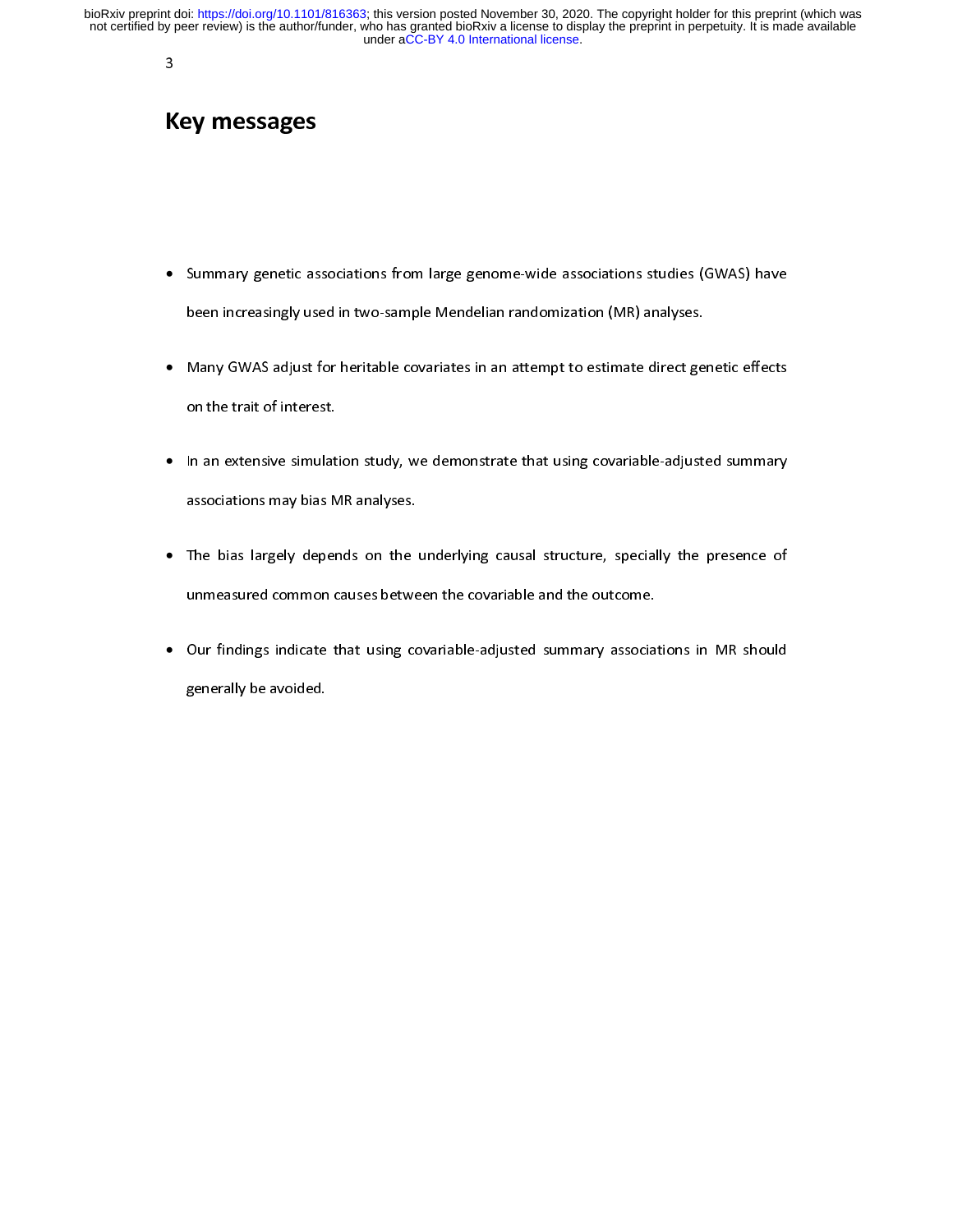## Introduction

 $\begin{array}{c} \n\blacksquare \quad \blacksquare \quad \blacksquare \quad \blacksquare \quad \blacksquare \quad \blacksquare \quad \blacksquare \quad \blacksquare \quad \blacksquare \quad \blacksquare \quad \blacksquare \quad \blacksquare \quad \blacksquare \quad \blacksquare \quad \blacksquare \quad \blacksquare \quad \blacksquare \quad \blacksquare \quad \blacksquare \quad \blacksquare \quad \blacksquare \quad \blacksquare \quad \blacksquare \quad \blacksquare \quad \blacksquare \quad \blacksquare \quad \blacksquare \quad \blacksquare \quad \blacksquare \quad \blacksquare \quad \blacksquare \quad \blacksquare \quad \blacksquare \quad \blacksquare \quad \blacksquare \quad \$  $\frac{1}{\epsilon}$ Mendelian randomization (MR) uses genetic variants to assess the influence of modifiable exposures on health outcomes.<sup>1,2</sup> As germline genetic variants are generally independent of confounding factors and are determined exposures on health outcomes.<sup>4,2</sup> As germline genetic variants are generally independent of<br>confounding factors and are determined at conception, MR offers a more robust approach to<br>confounding and reverse causation than

confounding and reverse causation than other methods used in observational studies.<sup>3</sup><br>Two-sample MR is an extension to the one-sample MR design, where estimates for the<br>association of genetic variants with exposure and wi confounding and reverse causation than other methods used in observational studies.<sup>3</sup><br>Two-sample MR is an extension to the one-sample MR design, where estimates<br>association of genetic variants with exposure and with outco  $\frac{1}{2}$ Two-samples may be an entertaint of the sample manifology, must be cannoted to the<br>association of genetic variants with exposure and with outcome are derived from different<br>(non-overlapping) samples from the same underlyin (non-overlapping) samples from the same underlying population.<sup>4</sup> These estimates are combined to obtain the causal effect estimate of exposure on outcome.<sup>5</sup> Given that genetic variants typically explain a small proportio (non-overlapping) samples from the same underlying population.<sup>3</sup> These estimates are<br>combined to obtain the causal effect estimate of exposure on outcome.<sup>5</sup> Given that genetic<br>variants typically explain a small proportio combined to obtain the causal effect estimate of exposure on outcome." Given that genetic<br>variants typically explain a small proportion of the variation in the exposure of interest, large<br>sample sizes are required for adeq sample sizes are required for adequately powered MR studies. Therefore, in recent years, two-<br>sample MR has substantially grown in popularity<sup>6</sup> since it capitalizes on the use of publicly-<br>available summary association re

conditioned on covariables. As an example, GWAS of waist-to-hip ratio have adjusted sample MR has substantially grown in popularity<sup>o</sup><br>available summary association results from large ge<br>In GWAS, estimates for the association of genetic<br>conditioned on covariables. As an example, GN since it capitalizes on the use of publication of public capitalizes of public contracts on the use of public In GWAS, estimates for the association of genetic variants with the trait of interest are of<br>conditioned on covariables. As an example, GWAS of waist-to-hip ratio have adjust<br>estimates for body mass index (BMI),<sup>7</sup> GWAS of Conditioned on covariables. As an example, GWAS of waist-to-hip ratio have adjusted<br>estimates for body mass index (BMI),<sup>7</sup> GWAS of lung function have adjusted estimates for<br>height and stratified analysis by smoking statu estimates for body mass index  $(BMI)$ ,<sup>7</sup> GWAS of lung function have adjusted estimates for<br>height and stratified analysis by smoking status,<sup>8</sup> and GWAS of birth weight has excluded pre-<br>term births.<sup>9</sup> Typically, the aim estimates for body mass index (BMI),' GWAS of lung function have adjusted estimates for<br>height and stratified analysis by smoking status,<sup>8</sup> and GWAS of birth weight has excluded pre-<br>term births.<sup>9</sup> Typically, the aim of height and stratified analysis by smoking status,"<br>term births.<sup>9</sup> Typically, the aim of conditioning or<br>genetic variants on the trait (i.e. effects inde<br>statistical power by reducing residual variance. F<br>GWAS association GWAS association estimates if the covariable is a collider (or a descendant of a collider) on a term births."<br>genetic varia<br>statistical po<br>GWAS associ<br>pathway link The aim of the solution of the covariable) or to improve<br>wer by reducing residual variance. However, this strategy could introduce bias in<br>ation estimates if the covariable is a collider (or a descendant of a collider) on general standard on the trait (i.e. effects independent of the covariancy) or to improve<br>statistical power by reducing residual variance. However, this strategy could introduce bias in<br>GWAS association estimates if the cov SWAS association estimates if the covariable is a collider (or a descendant of a collider) on a<br>pathway linking the genetic variant to the trait of interest. It has previously been shown that<br>conditioning on heritable cova pathway linking the genetic variant to the trait of interest. It has previously been shown that<br>conditioning on heritable covariables can bias GWAS association estimates and that the<br>conditioning on heritable covariables c conditioning on heritable covariables can bias GWAS association estimates and that the conditioning on heritable covariables can bias GWAS association estimates and that the conditioning on heritable covariables can bias GWAS association estimates and that the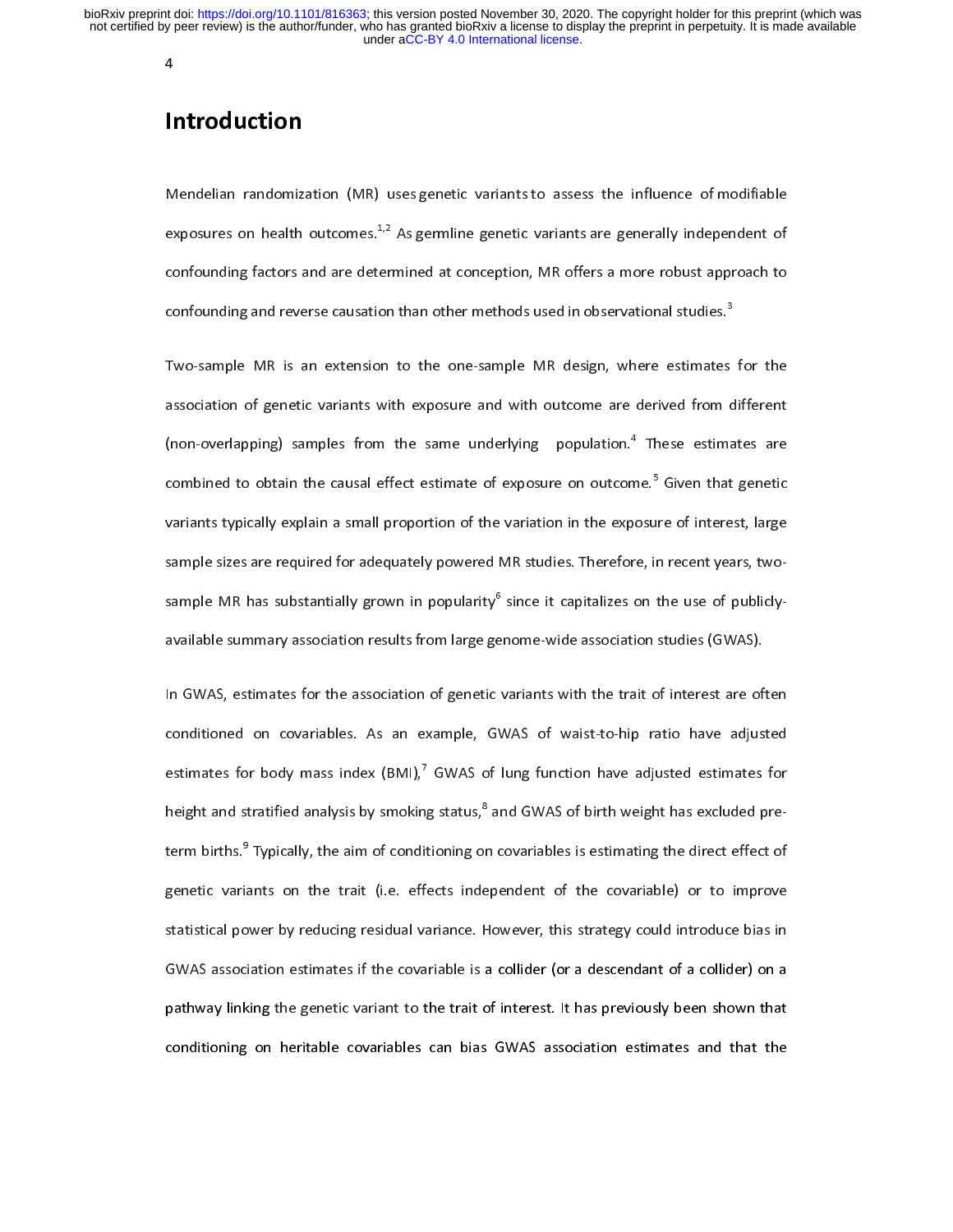5

m<br>th<br>Tl

r<br>t<br>f the correlation structure between the covariable and the trait of interest.<sup>10,11</sup><br>The potential issue of adjusting for heritable covariates is illustrated in Figure 1. In this<br>example, a lung function GWAS would be adjust the correlation structure between the covariable and the trait of interest.<sup>10,11</sup><br>The potential issue of adjusting for heritable covariates is illustrated in<br>example, a lung function GWAS would be adjusted for smoking in The potential issue of adjusting for additional terminate in an attempt to identify only<br>example, a lung function GWAS would be adjusted for smoking in an attempt to identify only<br>the genetic variants with direct effects ( example, a lung function GMAS (i.e., not mediated by smoking) on lung function. In this example, one would hope that the GWAS would identify SNP1 and SNP3 as being associated with lung function (because both have a direct example, one would hope that the GWAS would identify SNP1 and SNP3 as being associated<br>with lung function (because both have a direct effect on lung function), but not SNP2 (which<br>affects lung function only through its eff with lung function (because both have a direct effect on lung function), but not SNP2 (which<br>affects lung function only through its effect on smoking). However, due to the presence of an<br>unmeasured common cause between sm affects lung function only through its effect on smoking). However, due to the presence of an<br>unmeasured common cause between smoking and lung function (represented by U), smoking<br>is a collider in the path SNP2  $\rightarrow$  Smoki unmeasured common cause between smoking and lung function (represented by U), smoking<br>is a collider in the path SNP2  $\rightarrow$  Smoking  $\leftarrow$  U  $\rightarrow$  Lung function, which links SNP2 and lung<br>function. Because adjustment for a co under in the path SNP2  $\rightarrow$  Smoking  $\leftarrow$  U  $\rightarrow$  Lung function, which links SNP2 and lung<br>function. Because adjustment for a collider opens the path on the collider, SNP2 would be<br>associated with lung function even after function. Because adjustment for a collider opens the path on the collider, SNP2 would be<br>associated with lung function even after adjustment for smoking (eliminating the association<br>would require additional adjustment for function. Because any sentent for a contract open the path on the collider opens the association<br>associated with lung function even after adjustment for smoking (eliminating the association<br>would require additional adjustm associate would require additional adjustment for U, which is not possible in this example because U is<br>unmeasured). This implies that the adjusted GWAS would be expected to wrongly identify<br>SNP2 as having a direct effect would be expected to wrongly identify<br>unmeasured). This implies that the adjusted GWAS would be expected to wrongly identify<br>SNP2 as having a direct effect on lung function, and to provide biased estimates for the direct<br>e SNP2 as having a direct effect on lung function, and to provide biased estimates for the direct<br>effect of SNP3 on lung function (which would be a combination of the true direct effect and<br>the bias due to collider adjustmen effect of SNP3 on lung function (which would be a combination of the true direct effect and<br>the bias due to collider adjustment). The association between SNP1 and lung function would<br>not be influenced by adjustment for smo the bias due to collider adjustment). The association between SNP1 and lung function would<br>not be influenced by adjustment for smoking because there is no open path between SNP1<br>and smoking. the bias due to collider any statement for smoking because there is no open path between SNP1<br>and smoking.<br>Several two-sample MR studies have used summary association data from GWAS that have

and smoking.<br>Several two-sample MR studies have used summary association data from GWAS that have<br>estimated the effect of genetic variants on the trait of interest conditioned on heritable<br>consisting  $(x, a^{12.16})$ . The use and smoking.<br>Several two-s<br>estimated the<br>covariables (e External the sample and statute have used summary association and studies on heritable<br>covariables (e.g.<sup>12-16</sup>). The use of such GWAS data might have biased the findings of these MR<br>studies for the reasons outlined above. covariables (e.g.<sup>12-16</sup>). The use of such GWAS data might have biased the findings of these MR<br>studies for the reasons outlined above. In addition, it is challenging to predict the impact of<br>such bias since data from two covariables (e.g.<sup>22-26</sup>). The use of such GWAS data might have biased the findings of these MR<br>studies for the reasons outlined above. In addition, it is challenging to predict the impact of<br>such bias since data from two such bias since data from two independent GWAS (one for the exposure and other for the outcome) may be used in two-sample MR studies, meaning that the conditional estimates such that since data from the intepertuality of the for the exposure and other for the exposure and other for<br>outcome) may be used in two-sample MR studies, meaning that the conditional estimates outcome) may be used in two-sample MR studies, meaning that the conditional estimates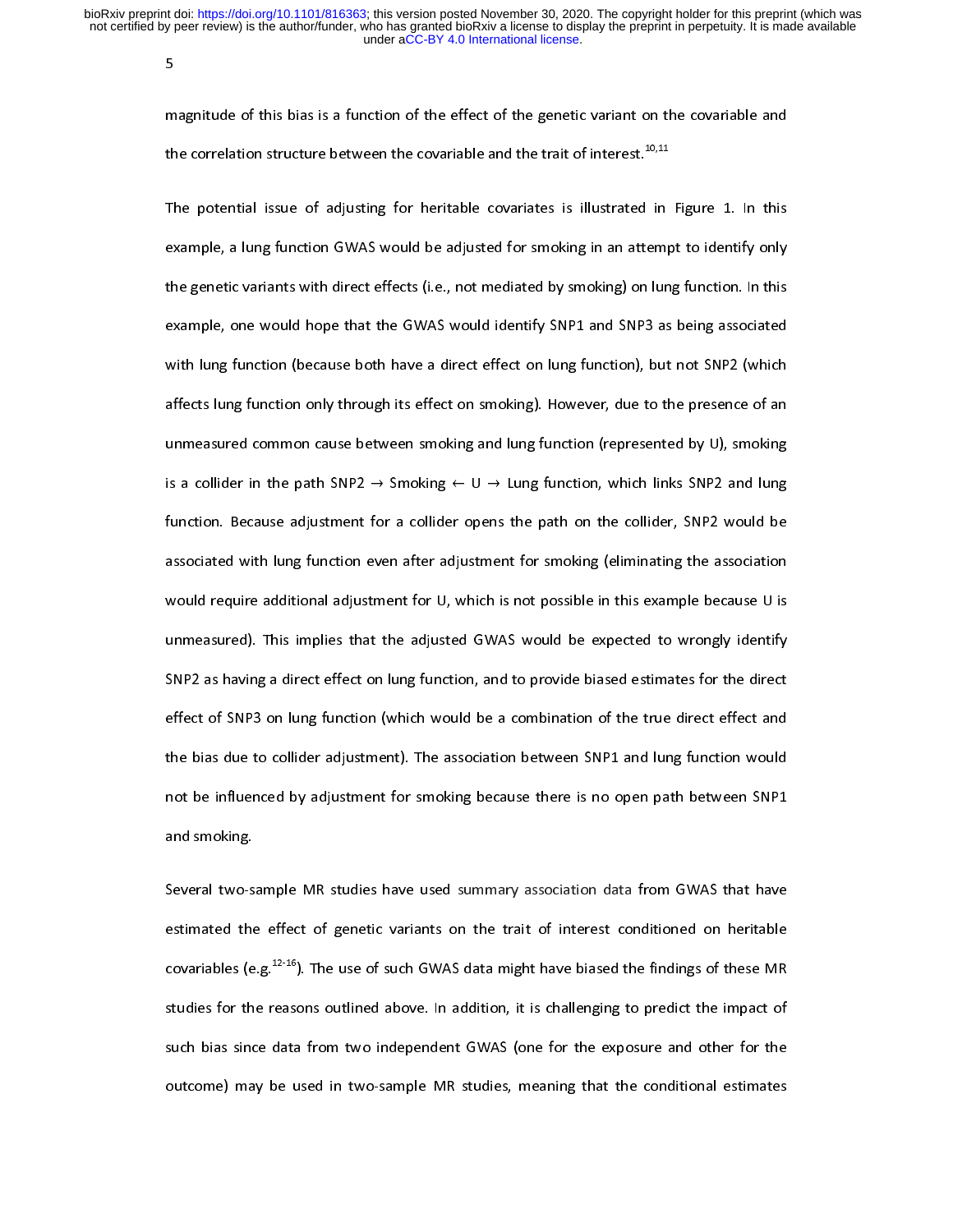6

cc<br>|<br>|<br>|-(<br>เ<br>เ outcome, or with both exposure and outcome. Despite there being many published studies<br>using covariable-adjusted summary associations (e.g.<sup>12-16</sup>), few investigations have been made<br>about how this could affect the validi using covariable-adjusted summary associations (e.g.<sup>12-16</sup>), few investigations have been made<br>about how this could affect the validity of results (e.g.<sup>12-14,17,18</sup>), particularly in the context of<br>two-sample MR. In thi using covariable-adjusted summary associations (e.g.<sup>12-10</sup>), few investigations have been made<br>about how this could affect the validity of results (e.g.<sup>12-14,17,18</sup>), particularly in the context of<br>two-sample MR. In this about how this could affect the validity of results (e.g.<sup>22-14,17,12</sup>), particularly in the context of<br>two-sample MR. In this paper we explore how covariable adjustment in GWAS affects two-<br>sample MR findings using simula conditioning on a heritable covariable in a GWAS.

# conditioning on a heritable covariable covariable in a heritable covariable in a  $\mathcal{C}(\mathcal{C})$ Methods

#### Simulation study

In MR. We were interested in evaluating situations where genetic variants  $(Z)$  are marginally<br>associated with both the exposure  $(X)$  and a covariable  $(W)$  (Figure 2). This may be because:  $Z$ <br>causes  $W$  which causes  $X$  ( in MR. We were interested in entricating situations where general channel (e.) are marginally<br>associated with both the exposure  $(X)$  and a covariable  $(W)$  (Figure 2). This may be because:  $Z$ <br>causes  $W$  which causes  $X$  ( causes  $W$  which causes  $X$  (Scenarios .<br>B and E, Figure 2);  $Z$  causes  $X$  which referred at exposure  $(R)$  that cause<br>situations, the GWAS analyst might de A, Figure 2);  $Z$  causes  $X$  and  $W$  independently (Scenarios<br>nich causes  $W$  (Scenarios C, Figure 2); or  $Z$  causes an<br>es both  $X$  and  $W$  (Scenarios D and F, Figure 2). In these<br>ecide to adjust for  $W$  as an attempt to B and E, Figure 2); Z c<br>intermediate exposure (R<br>situations, the GWAS anal<br>of genetic variants on X auses X which causes W (Scenariously A, Figure 2);  $\frac{1}{2}$  and W (Scenariously and W (Scenariously and W independent of W, thus generation and *is margementiff*, (scenarios<br>os C, Figure 2); or *Z* causes an<br>arios D and F, Figure 2). In these<br>an attempt to estimate the effect<br>ng covariable-adjusted summary intermediate exposure  $(R)$  that candidate exposure  $(R)$  that candidations, the GWAS analyst might of genetic variants on  $X$  indeper association results that will be use where suses both  $X$  and  $W$  (Scenarios D and F, Figure 2). In these t decide to adjust for  $W$  as an attempt to estimate the effect of  $W$ , thus generating covariable-adjusted summary of by two-sample MR analysts to esti situations, the GWAS analyst might decide to a<br>of genetic variants on  $X$  independent of  $W$ ,<br>association results that will be used by two-sar<br>an outcome  $(Y)$ , who do not have access to cov djust for  $W$  as an attempt to estimate the effect<br>thus generating covariable-adjusted summary<br>mple MR analysts to estimate the effect of  $X$  on<br>ariable-unadjusted results. of genetic variants on  $X$  independent of  $W$ , thus generating covariable-adjusted summary<br>association results that will be used by two-sample MR analysts to estimate the effect of  $X$  on<br>an outcome  $(Y)$ , who do not have association results that w<br>association results that w<br>an outcome (Y), who do r<br>We performed simulation ill be used by two-sample MR analysts to estimate the effect of  $X$  on<br>not have access to covariable-unadjusted results.<br>s in two main ways: an outcome (Y), who do not have access to covariable-unadjusted results.<br>an outcome (Y), who do not have access to covariable-unadjusted results.<br>We performed simulations in two main ways:

an outcome (), who do not have access to community, see a contract to contract the set of the set of the performed simulations in two main ways: We performed simulations in two main ways: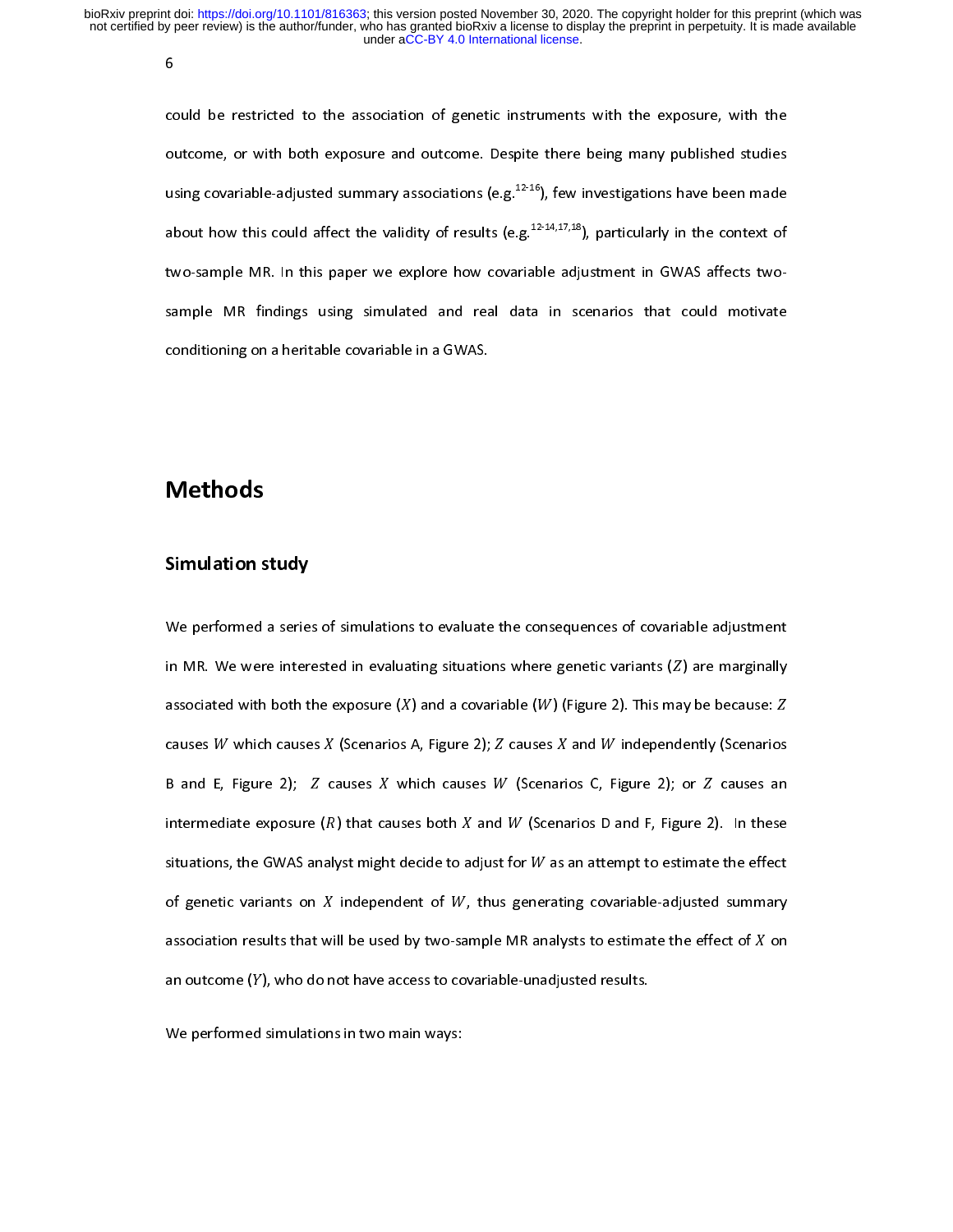$\overline{7}$ 

- $\ddot{\phantom{a}}$  • i) All genetic variants have directionally consistent direct effects on the same traits (hereafter referred to as "homogeneous genetic variants"). For example, if there are 10<br>simulated genetic variants and one of them has positive direct effects on both  $X$  and  $W$ <br>(but in no other variable in Figure 2), th (hereafter referred to as "homogeneous general tanding"), we can<br>implated genetic variants and one of them has positive direct effects on both  $X$  and  $W$ <br>(but in no other variable in Figure 2), then all other 9 genetic v simulated general candidation and the set them has positive direct effects on  $X$  and  $W$  only. In this scenario, the genetic variants  $Z$  may have direct effects on  $X$ ,  $W$  or both, depending on the data-generating model positive<br>e direct<br>). These<br>nts. direct effects on *X* and *W* only. In this scenario, the genetic variants *Z* may have direct effects on *X*, *W* or both, depending on the data-generating model (explained below). These causal structures are shown in Fi effects on *X*, *W* or l<br>causal structures an<br>ii) Some genetic va both, depending on the data-generating model (explained below). These<br>e shown in Figure 2, where Z represents the set of genetic variants.<br>riants have direct effects only on some traits (hereafter referred to as
- en en en<br>causal struct<br>ii) Some ger<br>"heterogene The same shown in Figure 2, where Z represents the set of genetic variants.<br>
Lures are shown in Figure 2, where Z represents the set of genetic variants.<br>
Letic variants have direct effects only on some traits (hereafter r ii) Some genetic variants have direct effects only on some traits (hereafter referred the deterogeneous genetic variants"). This also varies according to the data-generating m (explained below). • ii) Some genetic variants have direct effects only on some traits (hereafter referred to as in) Some general random and a medicine concern some trains (hereafter referred to as<br>
"heterogeneous genetic variants"). This also varies according to the data-generating model<br>
(explained below).<br>
a distinction between si

(explained below).<br>
Let distinction between situations i) and ii) is further clarified below, after presenting the sins also structures underlying the simulations. (explained below).<br>
Explained between the structures under<br>
explained below).

The distinction between situations, the distinction between situations increases and structures underlying the simulations.<br>Scenarios simulated under situation i) are illustrated in Figure 2. The measured variables are<br>the Scenarios simulated under situation i) are ill<br>the candidate genetic variants  $Z$  (which are r<br> $X$  on  $Y$ , in which case an MR analysis using Scenarios simulated units in the measure of  $X$  on  $Y$ , in which case an MR analysis using  $Z$  as instruments would be biased), the exposure  $X$ , the outcome  $Y$ , the covariable  $W$ , and (in scenarios  $D$  and  $F$ ) a varia X on Y, in which case an MR analysis using Z as instruments would be biased), the exposure X, the outcome Y, the covariable  $W$ , and (in scenarios D and F) a variable  $R$  that is a common cause of  $X$  and  $W$ . Although mu on , the outcome *Y*, the covariable *W*, and (in scenarios D and F) a variable *R* that is a common suse of *X* and *W*. . Although multiple candidate genetic instruments are used in the mulations, Figure 2 only shows on shows one for simplicity (in this scenario, all candidate genetic instruments are used in the mulations, Figure 2 only shows one for simplicity (in this scenario, all candidate genetic struments have the same causal struc simulations,<br>simulations,<br>instruments<br>In all situation Figure 2 only shows one for simplicity (in this scenario, all candidate genetic have the same causal structure, i.e. the homogeneous scenario described above).<br>Dons, *X* and *W* are genetically correlated (ie, both are ma instruments have the same causal structure, i.e. the homogeneous scenario described above).<br>In all situations, *X* and *W* are genetically correlated (ie, both are marginally associated with *Z*).<br>The aim is to estimate t In all situations, *X* and *W* are genetically correlated (ie, both are marginally associated with *Z*).<br>The aim is to estimate the causal effect of *X* on *Y* using summary GWAS results in a two-<br>sample MR framework. The In all situations, a<br>The aim is to esti<br>sample MR framer<br>adjusted *Z*-*X* ass<br>adjusted *Z*-*Y* asso mate the causal effect of  $X$  on  $Y$  using summary GWAS results in a two-<br>work. Therefore, there are four possible combinations: no adjustment for  $W$ ;<br>ociation but unadjusted  $Z-Y$  association; unadjusted  $Z-X$  association sample MR framework. Therefore, there are fo<br>adjusted *Z-X* association but unadjusted *Z-Y*<br>adjusted *Z-Y* association; or both *Z-X* and *Z-Y* ur possible combinations: no adjustment for  $W$ ;<br>The association; unadjusted  $Z$ - $X$  association but associations adjusted for  $W$ . adjusted *Z-X* association but unadjusted *Z-Y* association; unadjusted *Z-X* association but adjusted *Z-Y* association; or both *Z-X* and *Z-Y* associations adjusted for *W*. adjusted  $Z-Y$ association; or both  $Z$ - $X$  and  $Z$ - $Y$  associations adjusted for  $W$ .  $a_{ij}$ and - associations adjusted for .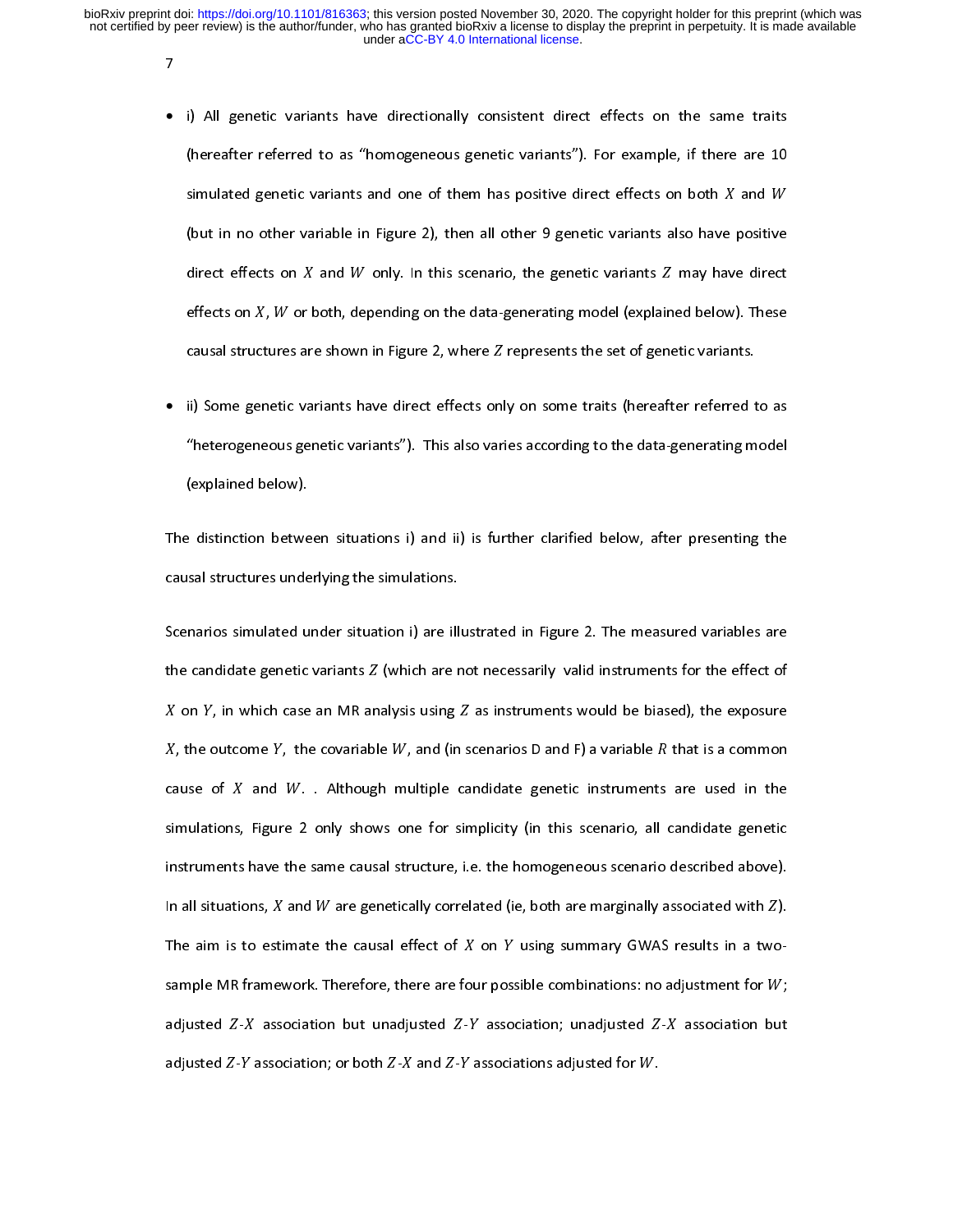8

Fi<sub>i</sub><br>sc<br>af SCENDIFFIGURE 2 DEPICE INTERNATION INTERNATION INTERNATION INTO SCENTIFY SCENTIFY. THE SCENTIFY ASSOCIATION IN<br>The association of the Simulated by a conformed causal structure of the Simulated in the simulated in the simu affects both  $X$  and  $W$  (in other words,  $Z$  is a confounder<br>C1-C5,  $X$  fully mediates the effect of  $Z$  on  $W$ . In scenario<br>mediated by a common cause  $R$ , so that the effect of  $Z$  on<br> $X$ , even though there is no causa of the *X*-*W* association). In scenarios<br>s D1-D5, the effect of *Z* on *X* and *W* is<br>on *W* is correlated with the effect of *Z*<br>or vice-versa. In all scenarios A1-5 to C1-C5, *X* fully<br>mediated by a<br>on *X*, even tho<br>D1-5, the instr mediates the effect of  $Z$  on  $W$ . In scenarios D1-D5, to<br>common cause  $R$ , so that the effect of  $Z$  on  $W$  is co<br>bugh there is no causal effect from  $X$  to  $W$  or vice-v<br>cumental variable assumptions hold, so that  $Z$  i the effect of  $Z$  on  $X$  and  $W$  is<br>prrelated with the effect of  $Z$ <br>versa. In all scenarios A1-5 to<br>valid instrument to estimate ------<br>mediated<br>on *X*, ev<br>D1-5, the<br>the caus fully measure the effect of  $Z$  on  $W$  is correlated with the e<br>en though there is no causal effect from  $X$  to  $W$  or vice-versa. In all scenario<br>e instrumental variable assumptions hold, so that  $Z$  is a valid instrumen  $\frac{1}{2}$ <br> $\frac{1}{2}$  ffect of  $Z$ <br> $\frac{1}{2}$  s A1-5 to<br> $\frac{1}{2}$  estimate on *X*, even though there is no causal effect from *X* to *W* or vice-versa. In all scenarios A1-5 to D1-5, the instrumental variable assumptions hold, so that *Z* is a valid instrument to estimate the causal effect of *X* D1-5<br>the c<br>are i<sub>'</sub><br>horiz %, the instrumental variable assumptions hold,<br>ausal effect of  $X$  on  $Y$ . However, this is not th<br>dentical to B1-B5 and D1-D5 (respectively), e<br>ontal pleiotropy). In our data generating mode so that  $Z$  is a valid instrument to estimate<br>e case in scenarios E1-E5 and F1-F5, which<br>xcept that  $W$  has a direct effect on  $Y$  (ie,<br>el (explained in detail in the Supplementary The causal effect of *X* on *Y*. However, this is not the case in scenarios E1-E5 and F1-F5, which<br>are identical to B1-B5 and D1-D5 (respectively), except that *W* has a direct effect on *Y* (ie,<br>horizontal pleiotropy). I the causal energy of<br>are identical to B1-B5<br>horizontal pleiotropy)<br>Material), all direct e<br>associations are inde on the case is not the case in section in some that we have the case in scenarios is and D1-D5 (respectively), except that W has a direct effect on Y (ie, . In our data generating model (explained in detail in the Suppleme horizontal pleiotropy). In our data generating model (explained in detail in the Supplementary<br>Material), all direct effects are independent on one another. Therefore, the *Z-W* and *Z-X*<br>associations are independent in sc Material), all direct effects are independent on one another. Therefore, the *Z-W* and *Z-X*<br>associations are independent in scenarios E1-E5, meaning that in these scenarios there is<br>horizontal pleiotropy, but the InSIDE ( Material), all antite effects are independent in scenarios E1-E5, meaning that in these scenarios there is<br>horizontal pleiotropy, but the InSIDE (Instrument Strength Independent of Direct Effects)<br>assumption holds. Howeve Anderstand pleiotropy, but the InSIDE (Instrument Strength Independent of Direct Effects)<br>assumption holds. However, in scenarios F1-F5, the InSIDE assumption is violated because Z<br>has an effect on a common cause of W and assumption holds. However, in scenarios F1-F5, the InSIDE assumption is violated because Z<br>has an effect on a common cause of W and X.<br>In scenarios A1-F1, there are no unmeasured confounders (other than R). To isolate the

has an effect on a common cause of  $W$  and  $X$ .<br>In scenarios A1-F1, there are no unmeasured confounders (other than R). To isolate the<br>implications of unmeasured confounders when controlling for  $W$ , different confounders has an entertainment cause of the analysis<br>In scenarios A1-F1, there are no unmeasure<br>implications of unmeasured confounders when<br>included in different scenarios:  $X-W$  confounder  $\frac{1}{2}$ . Implications of unmeasured confounders when controlling for W, different confounders were<br>
included in different scenarios: X-W confounder  $U_{X,W}$  in scenarios A2-F2; W-Y confounder<br>  $U_{X,W}$  in scenarios A3-F3; X-Y confou included in different scenarios: *X*-*W* confounder  $U_{X,W}$  in scenarios A2-F2; *W-Y* confounder  $U_{X,W}$  in scenarios A3-F3; *X-Y* confounders  $U_{X,Y}$  in scenarios A4-F4; and finally all three confounders simultaneously i  $U_{X,W}$  in scenarios A3-F3; *X-Y* confounders simultaneously in scenarios scenarios scenarios in the ST of the ST of the ST of the ST of the ST of the ST of the ST of the ST of the ST of the ST of the ST of the ST of the onfounder  $U_{X,Y}$  in scenarios A4-F4; and finally all three<br>narios A5-F5.<br>), the same underlying causal structure used for situation i)

A<sub>3</sub>, *W*<br>confounders simultaneously i<br>To simulate data under situat<br>was used, with the excepti A, the scenarios A5-F5.<br>ion ii), the same underlying causal structure used for situation i)<br>on that, in all simulations, there were four non-overlapping To simulate data under situation ii), the same u<br>was used, with the exception that, in all si<br>subgroups of genetic variants: some with direct<br>hath Y and W (but not B) and some an B ank ( Was used, with the exception that, in all simulations, there were four non-overlapping<br>subgroups of genetic variants: some with direct effects on X only, some on W only, some on<br>both X and W (but not R), and some on R onl subgroups of genetic variants: some with direct effects on  $X$  only, some on  $W$  only, some on<br>both  $X$  and  $W$  (but not  $R$ ), and some on  $R$  only (in scenarios that include  $R$ ). subgroups of generic variants: some with direct effects on  $\alpha$ <br>both  $X$  and  $W$  (but not  $R$ ), and some on  $R$  only (in scenarios t  $\sum_{i=1}^{n}$ , some on  $\sum_{i=1}^{n}$  on  $\sum_{i=1}^{n}$ and (but not ), and some on only (in scenarios that include ).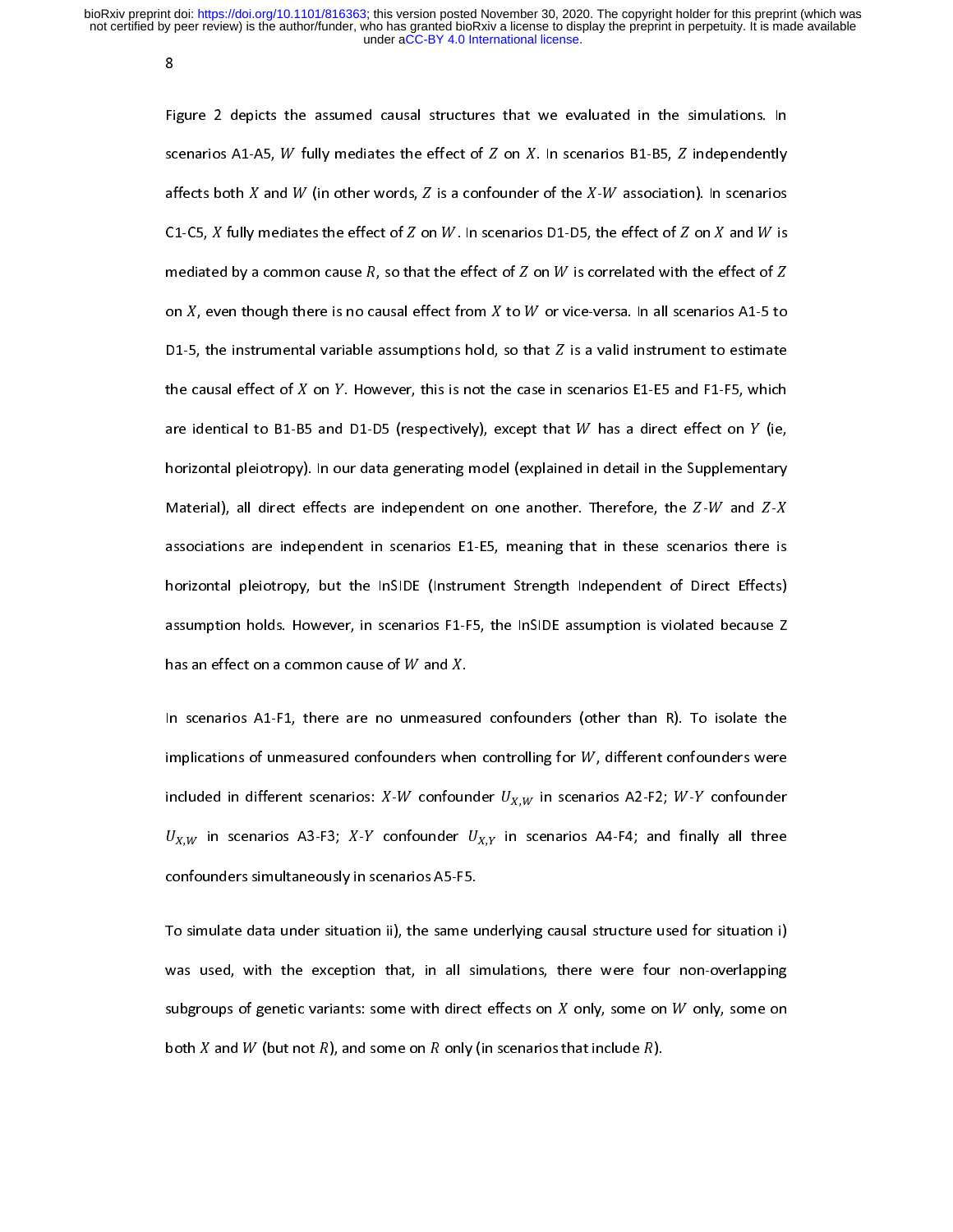9

lt<br>9<br>פר |<br>|<br>| It is now to clarify the distinction between situations, y and ii). In situation, y, an general variants have direct effects on  $W$  only in scenarios B1-B5 and E1-E5; on  $R$  only in scenarios D1-D5 and F1-F5. In situation both *X* and *W* (but in no other variable) in scenarios B1-B5 and<br>D1-D5 and F1-F5. In situation ii), some genetic variants have directivariants have direct effects on *W* only, and yet other<br>effects on both *X* and *W* ( E1-E5; on  $R$  only in scenarios<br>rect effects on  $X$  only, other<br>genetic variants have direct<br>s; in scenarios D1-D5 and F1-D1-D5<br>genetic<br>effects<br>F5, the and F1-F5. In situation ii), some genetic variants have direct effects on  $X$  only, other<br>variants have direct effects on  $W$  only, and yet other genetic variants have direct<br>on both  $X$  and  $W$  (but in no other variable) genetic variants have direct effects on  $W$  only, and yet other genetic variants effects on both  $X$  and  $W$  (but in no other variable) in all scenarios; in scenarios D1 F5, there is another subset of genetic variants, wh have direct<br> $-55$  and  $F1$ <br> $+1200000$ effects on both *X* and *W* (but in no other variable) in all scenarios; in scenarios D1-D5 and F1-<br>F5, there is another subset of genetic variants, which have direct effects on *R* only.<br>All simulations generated data for

F5, there is anoth<br>All simulations ge<br>individuals, and th er subset of genetic variants, which have direct effects on  $R$  only.<br>nerated data for 40 independent candidate genetic instruments and 100,000<br>ne resulting dataset was divided into two halves at random: one was used to F5, there is another subset of genetic variants, which have direct effects on only. Individuals, and the resulting dataset was divided into two halves at random: one was used to<br>estimate instrument-exposure associations, and the other to estimate instrument-outcome<br>associations, thus corresponding to the individuals, and the other to estimate instrument-outcome<br>associations, thus corresponding to the two-sample MR context. Briefly, for each measured<br>phenotypic variable, all genetic variants with direct effects on the given estimate intriance inperties are expanding, and the entried estimate intriance of the sassociations, thus corresponding to the two-sample MR context. Briefly, for each measured phenotypic variable, all genetic variants wit phenotypic variable, all genetic variants with direct effects on the given phenotype were<br>combined into an additive allele score which had an effect set to account for 10% of the<br>variance of the given phenotype. For measur combined into an additive allele score which had an effect set to account for 10% of the<br>variance of the given phenotype. For measured phenotypic and unmeasured variables with<br>direct effects on the given phenotype, direct Examined the an additive allele score minimum and the set to account for score in the spanning variance of the given phenotype, direct effects were set to account for 20% of the variance of the given phenotype. A detailed variance of the given phenotype. A detailed description on how effects were generated is<br>variance of the given phenotype. A detailed description on how effects were generated is<br>provided in the Supplementary Material. Even variance of the given phenotype. A detailed description on how effects were generated is<br>provided in the Supplementary Material. Even though Figure 2 depicts  $X$  as a having a non-null<br>causal effect on  $Y$ , all of these s provided in the Supplementary Material. Even though Figure 2 depicts  $X$  as a having a non-null<br>causal effect on  $Y$ , all of these scenarios were also simulated for both a null and non-null<br>causal effect from  $X$  to  $Y$ . provided in the Supplementary Material.<br>
causal effect on Y, all of these scenarios were also simulated for bot<br>
causal effect from X to Y. A detailed description of the data generating<br>
the Supplementary Material. as a having a hearted<br>h a null and non-null<br>g model is provided in causal effect from X to Y. A detailed description of the data generating model is provided in<br>the Supplementary Material.<br>For analyses using unadjusted variant-exposure summary association results (regardless of

causal effect from X to Y. A detailed description of the data generating model is provided in<br>the Supplementary Material.<br>For analyses using unadjusted variant-exposure summary association results (regardless of<br>whether th the Supplementary Material.<br>For analyses using unadjuster<br>whether the variant-outcome<br>unadjusted association with t whether the variant-outcome associations were adjusted for  $W$ ), we selected variants with an<br>unadjusted association with the exposure achieving a  $F$  statistic of 10 or more to ensure that<br>only variants relatively strong unadjusted association with the exposure achieving a  $F$  statistic of 10 or more to ensure that<br>only variants relatively strongly associated with  $X$  (which is one of the conditions required for<br>only variants relatively s only variants relatively strongly associated with  $X$  (which is one of the conditions required for  $X$ ). The ensure that is ensure that the ensure that  $X$ only variants relatively strongly associated with -(which is one of the conditions required for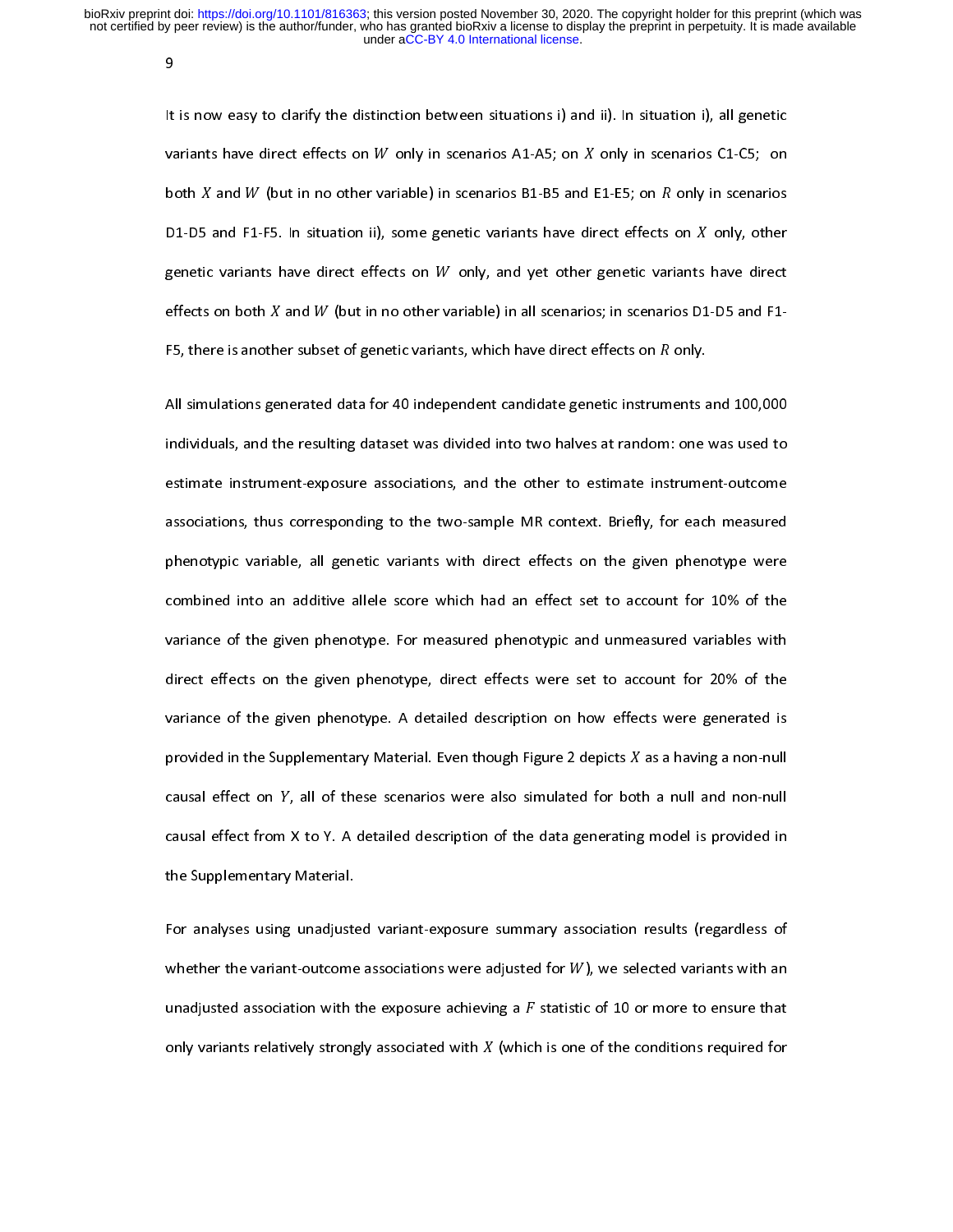10

MF<br>adj ן<br>ה MR to be valid) were included in the analyses. The same logic was applied to analysis using<br>adjusted variant-exposure summary association results.<br>Real data example: assessing the causal effect of waist circumference on

# adjusted variant-exposure summary association results.<br>Real data example: assessing the causal eff<br>blood resesure Real data example: assessing the causal effect of waist circumference on

#### blood pressure

a real data setting. The exposure of interest was waist circumference (WC), the outcome<br>variables were systolic (SBP) and diastolic blood pressure (DBP), and the covariable was BMI.<br>We selected genetic instruments of unadj variables were systolic (SBP) and diastolic blood pressure (DBP), and the covariable was BMI.<br>We selected genetic instruments of unadjusted WC and BMI-adjusted WC from the Genetic<br>Investigation of ANthropometric Traits (GI We selected genetic instruments of unadjusted WC and BMI-adjusted WC from the Genetic<br>Investigation of ANthropometric Traits (GIANT) consortium<sup>7</sup> and calculated the corresponding<br>instrument-BP summary association results Investigation of ANthropometric Traits (GIANT) consortium<sup>7</sup> and calculated the corresponding<br>instrument-BP summary association results using an interim release of UK Biobank data.<sup>19</sup><br>Details on the data sources are provi Investigation of ANthropometric Traits (GIANT) consortium<sup>2</sup> and calculated the corresponding<br>Instrument-BP summary association results using an interim release of UK Biobank data.<sup>19</sup><br>Details on the data sources are provi

instrument-BP summary association results using an interim release of UK Biobank data.<sup>29</sup><br>Details on the data sources are provided in the Supplementary Material.<br>BMI was used as a covariable due to its strong correlation BMI was used as a covariable due to its strong correlation with WC, mea<br>affect WC might also affect BMI due to their effect on overall adiposity.<br>two distinct causal structures (Figure 3) are plausible. In panel A, the affect WC might also affect BMI due to their effect on overall adiposity. Here, we assume that<br>two distinct causal structures (Figure 3) are plausible. In panel A, the genetic variant has a<br>direct effect on a latent variab two distinct causal structures (Figure 3) are plausible. In panel A, the genetic variant has a<br>direct effect on a latent variable (which we refer to as adiposity), which manifests itself in<br>measurable constructs such as WC direct effect on a latent variable (which we refer to as adiposity), which manifests itself in<br>measurable constructs such as WC and BMI. Panel B depicts a scenario where the genetic<br>variant has a direct effect on WC rather measurable constructs such as WC and BMI. Panel B depicts a scenario where the genetic<br>variant has a direct effect on WC rather than on adiposity. Those mechanisms are not mutually<br>exclusive, since different genetic varian variant has a direct effect on WC rather than on adiposity. Those mechanisms are not mutually<br>exclusive, since different genetic variants can present those different direct effects, or even a<br>single genetic variant can hav exclusive, since different genetic variants can present those different direct effects, or even a<br>single genetic variant can have direct effects on both. Of note, WC, BP, BMI and adiposity are<br>analogous to X, Y, W and R (r single genetic variant can have direct effects on both. Of note, WC, BP, BMI and adiposity are<br>analogous to X, Y, W and R (respectively) in Figure 2.<br>We aimed at replicating scenarios in which the summary association resu

analogous to *X*, *Y*, *W* and *R* (respectively) in Figure 2.<br>We aimed at replicating scenarios in which the summary association results (either unadjusted<br>or adjusted for the covariable) are already available. Therefore analog and to the<br>We aimed at re<br>or adjusted for plicating scenarios in which the summarithe covariable) are already available. or adjusted for the covariable) are already available. Therefore, we selected two sets of WC<br>
or adjusted for the covariable) are already available. Therefore, we selected two sets of WC or adjusted for the covariable) are already available. Therefore, we selected two sets of WC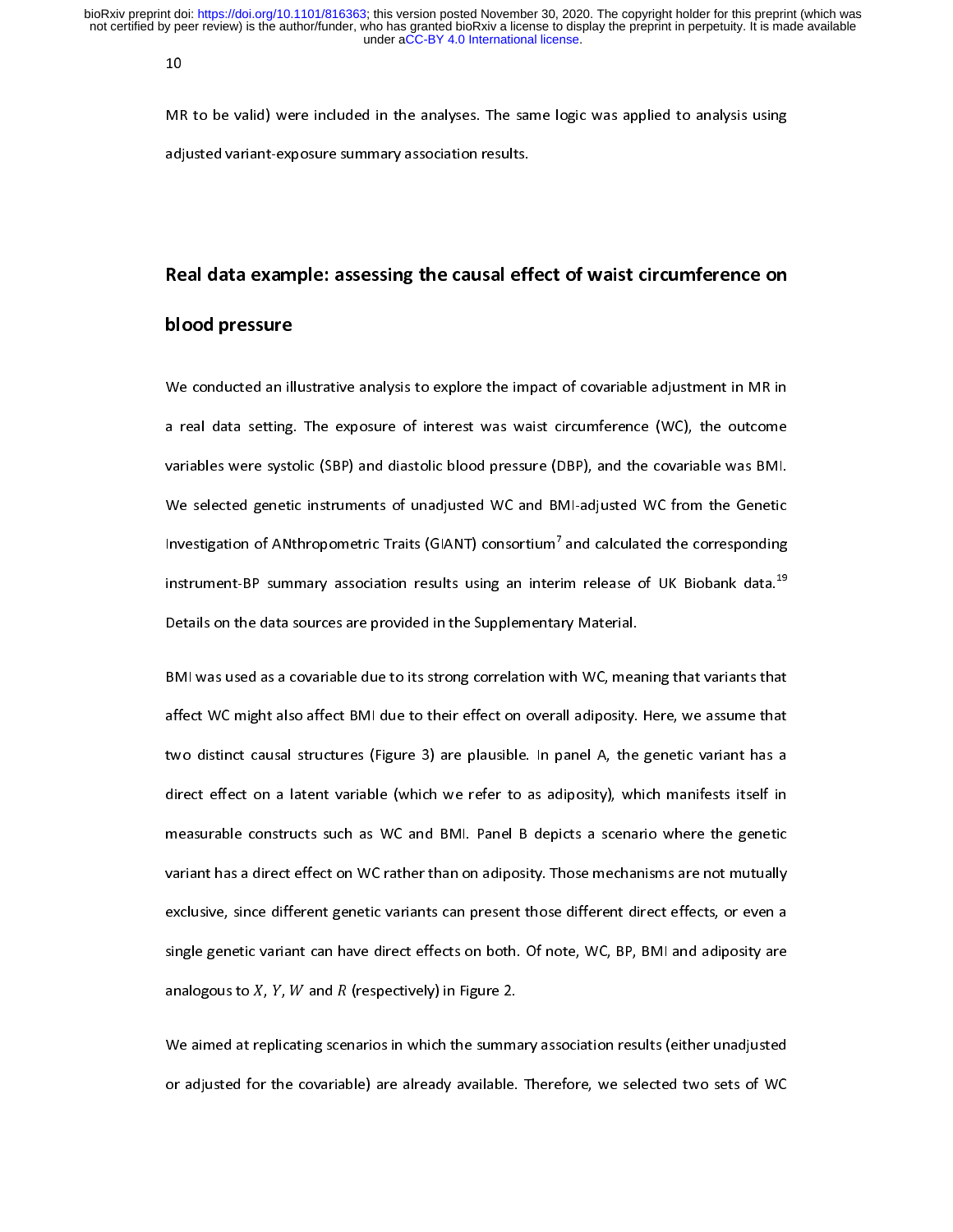11

ger<br>adj<br>P-v e<br>E<br>S genetic instruments: one using the unadjusted GWAS results; and another using the BMIadjusted GWAS. In each case, independent genetic variants were selected as WC instruments if<br>P-value <5×10<sup>-8</sup>. After quality control (described in detail in the Supplementary Materials), 37<br>single nucleotide polymorphisms P-value <5×10 $^\circ$ . After quality control (described in detail in the Supplementary Materials), 37<br>single nucleotide polymorphisms (SNPs) and 60 SNPs were retained as genetic instruments for<br>BMI-unadjusted and BMI-adjusted single nucleotide polymorphisms (SUPS) and 60 SIMP in the Cellmoral as general minimum of BMI-unadjusted and BMI-adjusted WC, respectively. Prior to analysis, data was harmonised following the steps described in Hartwig et BMI-unadjusted and BMI-adjusted WC, respectively. Prior to analysis, data was harmonised BMI-unadjusted and BMI-adjusted WC, respectively. Prior to analysis, data was harmonised<br>following the steps described in Hartwig et al <sup>6</sup> (as detailed in the Supplementary Material). As<br>in the simulation study, four poss following the steps described in Hartwig et al  $\degree$ <br>in the simulation study, four possible combinat<br>WC and unadjusted instrument-BP association<br>instrument-BP associations; iii) unadjusted<br>associations; and iv) adjusted ins (as in the Supplement<br>
(as ii) adjusted instrument-WC and unadjusted<br>
instrument-WC and adjusted instrument-BP<br>
individusted instrument-BP associations. We and analysised instrument-Producitions; iii) unadjusted instrument-WC and adjusted instrument-BP associations; and iv) adjusted instrument-WC and adjusted instrument-BP associations.<br>Statistical analyses instrument-BP associations; and iv) adjusted instrument-WC and adjusted instrument-BP associations.<br>Statistical analyses<br>Causal effect estimates were obtained using multiplicative random effects inverse-variance

## in the simulation study, four possible combinations were combinations were considered: i) unadjusted instrument-

associations; and it is an interestingular to the adjusted interest in the advertised in the Statistical analyses<br>Causal effect estimates were obtained using multiplicative random effects inverse-v<br>weighting (IVW).  $^{5,20}$ Statistical analyses<br>Causal effect estimates<br>weighting (IVW).<sup>5,20</sup> In the<br>obtained across 5 000 sin Example 2018. The simulation study, coverage and average causal effect estimates were<br>obtained across 5 000 simulated datasets. Coverage was defined the proportion of times that<br>95% confidence intervals included the true c weighting (IVW).<sup>5,22</sup> In the simulation study, coverage and average causal effect estimates were<br>obtained across 5 000 simulated datasets. Coverage was defined the proportion of times that<br>95% confidence intervals include obtained according across 5 000 simulations 5 000 simulations for the proportion of the proportion of the proportion of the proportion of the proportion of the proportion of the proportion of the proportion of the proporti

#### Results

# Results<br>95% confidence intervals in<br>1959 confidence in the true causal effect.<br>The true causal effects in the true causal effects. Simulation study

Supplementary of the instrument-X association (among selected instruments), in analyses adjusted and not adjusted for W. Since instruments are selected from the exposure GWAS, the set of genetic instruments varies accordi adjusted for *W*. Sino<br>instruments varies a<br>example, on averag<br>associations, and 33 are instruments are selected from the exposure GWAS, the set of genetic<br>according to the analysis. Taking row 3 of Supplementary Table 1 as an<br>is an note 35 variants were used for analyses using unadjusted instrument-X<br>var instruments varies according to the analysis. Taking row 3 of Supplementary Table 1 as an example, on average 35 variants were used for analyses using unadjusted instrument-X associations, and 33 variants for analyses usin example, on average 35 variants were used for analyses using unadjusted instrument-X<br>associations, and 33 variants for analyses using adjusted instrument-X association. The mean<br>associations, and 33 variants for analyses u  $\mu$  associations, and 33 variants for analyses using adjusted instrument- $X$  association. The mean<br>associations, and 33 variants for analyses using adjusted instrument- $X$  association. The mean associations, and 33 variants for analyses using adjusted instrument--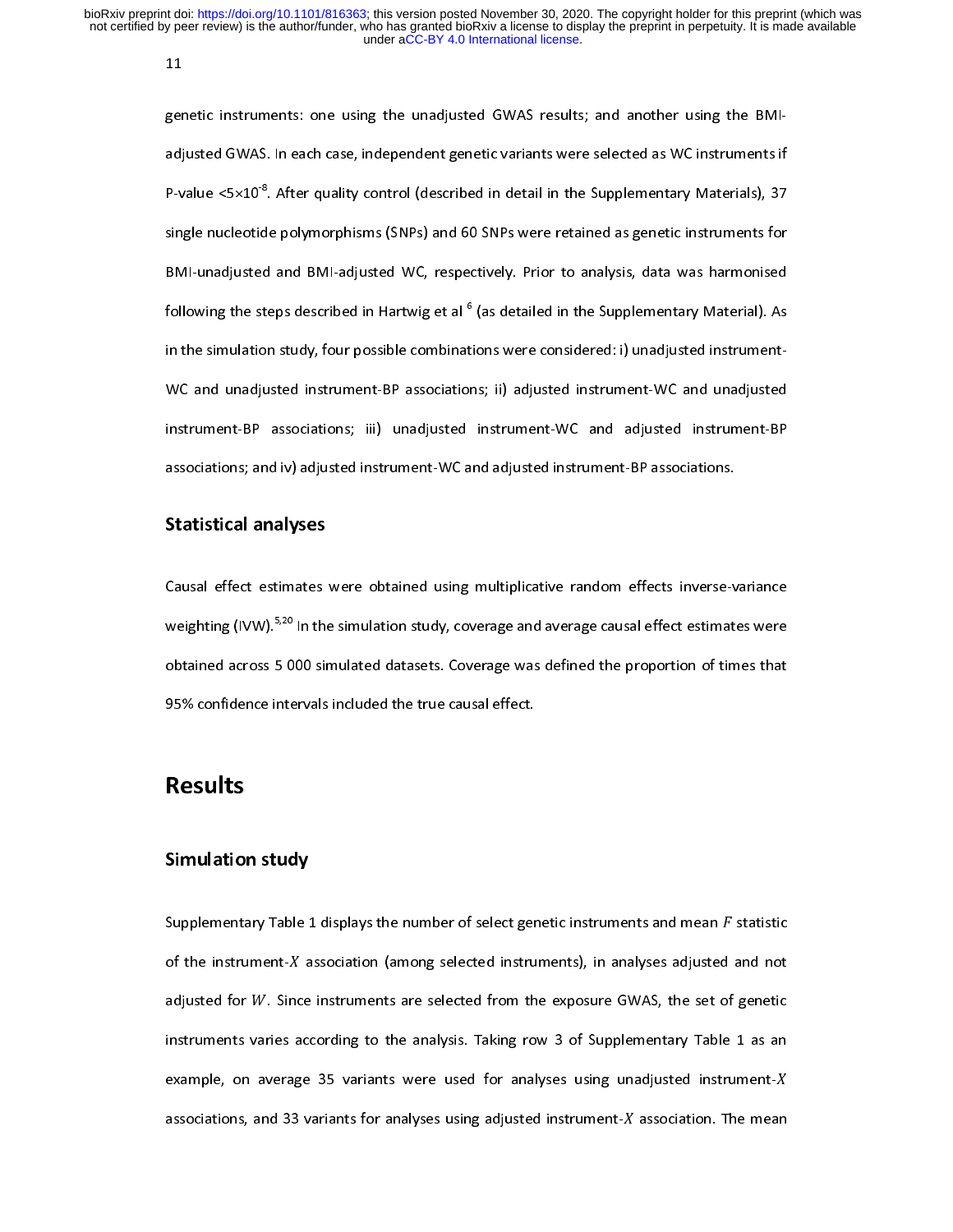12

 $F$  s<br>(he<br>cor |<br>|<br>|<br>| ג Statistic of 145.7 corresponds to the strength of association between the selected variants (here, 33 on average) and  $X$  estimated adjusting for  $W$ . Of note, for homogeneous genetic variants in scenarios A1, A3 and A4, corresponds to the strength of<br>and  $X$  estimated adjusting for<br>A3 and A4, on average the r<br>association for  $W$ . This is exp Fassociation between the selected variants (here, 33 on average)<br>
W. Of note, for homogeneous genetic variants in scenarios A1,<br>
umber of selected instruments was 0 upon adjusting the  $Z$ -X<br>
ected since conditioning on W and *X* estimated adjusting for *W*. Of note, for homogeneous genetic variants in scenarios A1,<br>A3 and A4, on average the number of selected instruments was 0 upon adjusting the *Z-X*<br>association for *W*. This is expected  $A3$  and  $A3$ <br>associ<br>and  $X$ <br>with a estimated adjusting for the terms of selected instruments was 0 upon adjusting the Z-X<br>ation for W. This is expected since conditioning on W closes all open paths between Z<br>, without opening new ones (as can be seen in Fig Association for W. This is expected since conditioning on W closes all open paths between  $Z$  and  $X$ , without opening new ones (as can be seen in Figure 2). Given that comparing results with and without covariable adjust and *X*, without opening new ones (as can be seen in Figure 2). Given that comparing results<br>with and without covariable adjustment is the main goal of this study, we excluded scenarios<br>A1, A3 and A4 from the presentation mand<br>with a<br>A1, A3<br>Figure of this study, we excluded scenarios<br>and A4 from the presentation of results involving homogeneous genetic variants.<br>S 4 and 5 display the bias of the IVW estimate when instrument selection is performed

A1, A3 and A4 from the presentation of results involving homogeneous genetic variants.<br>Figures 4 and 5 display the bias of the IVW estimate when instrument selection is performed<br>among homogeneous and heterogeneous genetic Figures 4 and 5 display the bias of the IVW estimate when instrument selection is perf<br>among homogeneous and heterogeneous genetic variants, respectively (coverage of th<br>confidence intervals is shown in Supplementary Figur Figures 4 and 5 display the bias of the UVC estimate instrument selection is performed<br>among homogeneous and heterogeneous genetic variants, respectively (coverage of the 95%<br>confidence intervals is shown in Supplementary confidence intervals is shown in Supplementary Figures 1 and 2). Although the absolute bias<br>was generally larger when simulating homogeneous genetic variants, the results were<br>generally in the same direction in both situat was generally larger when simulating homogeneous genetic variants, the results were<br>generally in the same direction in both situations.<br>In the absence of unmeasured confounders (scenario 1), using adjusted instrument-Y

generally in the same direction in both situations.<br>In the absence of unmeasured confounders (scenario 1), using adjusted instrument-Y<br>associations (especially in combination with adjusted instrument-X associations) elimin In the absence of unmeasured confounders<br>associations (especially in combination with adju<br>bias due to horizontal pleiotropy (scenarios E1 Associations (especially in combination with adjusted instrument- $X$  associations) eliminated<br>bias due to horizontal pleiotropy (scenarios E1 and F1). However, the presence of a  $W$ - $Y$ <br>confounder (scenario 3) resulted in bias due to horizontal pleiotropy (scenarios E1 and F1). However,<br>confounder (scenario 3) resulted in bias in analyses using covariab<br>associations even in the absence of horizontal pleiotropy and under t<br>in the presence of the presence of a *W-Y*<br>le-adjusted instrument-*Y*<br>he causal null. Moreover,<br>nfounder (scenario 2) led bias due to horizontal pleiotropy (scenarios La and F1). However, and presence of a ratio 1<br>confounder (scenario 3) resulted in bias in analyses using covariable-adjusted instrument-Y<br>associations even in the absence of ho associations even in the absence of horizontal pleiotropy and under the causal null. Moreover,<br>in the presence of a non-null causal effect, the presence of a  $X$ - $W$  confounder (scenario 2) led<br>to bias in analyses using u in the presence of a non-null causal effect, the presence of a *X-W* confounder (scenario 2) led<br>to bias in analyses using unadjusted instrument-*X* and adjusted instrument-*Y* associations.<br>Similar trends were observed i In the presence of a non-numeral cause of the presence of a adjusted in analyses using unadjusted instrument-X and adjusted Similar trends were observed in the coverage of the 95% confid<br>In cases where W does not have a di - confounder (scenario 2) led<br>ted instrument-Y associations.<br>ence intervals.<br>thus none of the variants have

Similar trends were observed in the coverage of the<br>In cases where  $W$  does not have a direct effect on  $Y$ <br>horizontal pleiotropic effects), the bias was gener 95% confidence intervals.<br>
<sup>2</sup> (A-D, and thus none of the variants have<br>
ally considerably lower in analysis using In cases where *W* does not have a direct effect on *Y* (A-D, and thus none of the 11 and 11 and 11 and 11 and 11 and 11 and 11 and 11 and 11 and 11 and 11 and 11 and 11 and 11 and 11 and 11 and 11 and 11 and 11 and 11 and In the havisontal pleiotropic effects), the bias was generally considerably lower in analysis using<br>
unadjusted than adjusted instrument-Y association estimates. On the other hand, in the<br>
unadjusted than adjusted instrume unadjusted than adjusted instrument-Y association estimates. On the other hand, in the unadjusted than adjusted instrument- association estimates. On the other hand, in the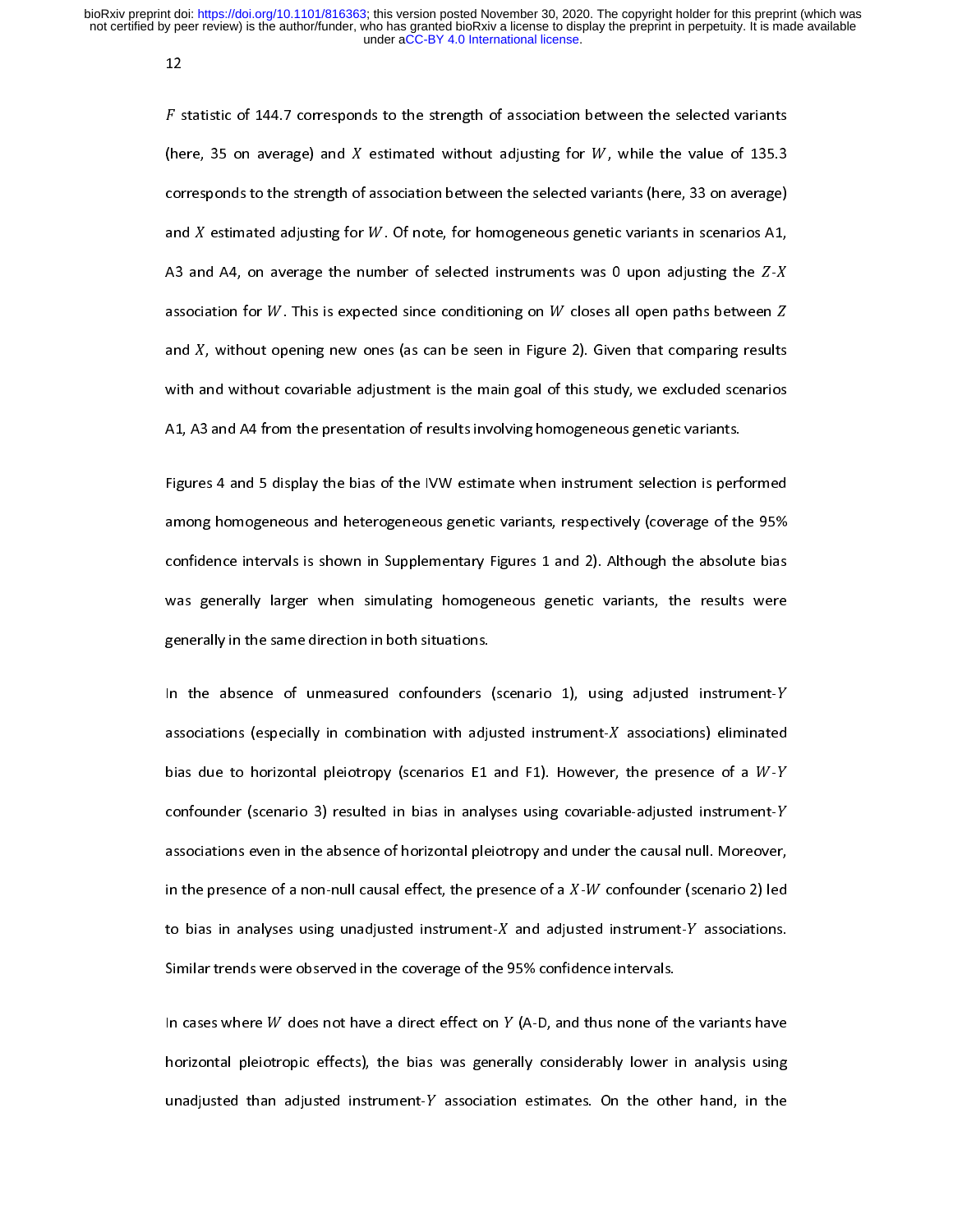13

pre<br>ass<br>we ו<br>ו<br>ג presence of intribution presented more bias. This is because all direct effects in our simulations<br>were positive, thus causing the bias introduced by adjusting for W (in the presence of<br>unmeasured W-Y confounding) to be ne were positive, thus causing the bias introduced by adjusting for  $W$  (in the presence of unmeasured  $W$ - $Y$  confounding) to be negative and bias due to horizontal pleiotropy to be positive. In general, bias was larger and where positive, the general  $W$ - $Y$  confounding) to be negative and bias due to horizontal pleiotropy to be positive. In general, bias was larger and coverage lower when the true causal effect was non-<br>zero. universured of the statements, the negative and statements in pleisting pleints of the positive. In general, bias was larger and coverage lower when the true causal effect was non-zero.<br>Real data example

## Real data example

In the unadjusted SNP-exposure and SNP-outcome analysis, each standard unit increase in WC zero.<br>**Real**<br>In the<br>was r Was related to an increase of 0.06 mmHg in SBP (95% CI: -0.01, 0.13) and of 0.12 mmHg in DBP<br>(95% CI: 0.05, 0.19). These effects changed in direction when only adjusting the SNP-outcome<br>association for BMI (SBP: -0.09, 95% (95% CI: 0.05, 0.19). These effects changed in direction when only adjusting the SNP-outcome<br>association for BMI (SBP: -0.09, 95%CI: -0.17, -0.02; DBP: -0.11, 95%CI: -0.19, -0.04). Effect<br>estimates also changed direction, (95% CI: 0.19) CI: 0.09, 95% CI: 0.17, 0.02; DBP: 0.11, 95% CI: 0.19, 0.04). Effect estimates also changed direction, but were consistent with the null when adjusting only the SNP-exposure association (SBP: -0.06, 95% CI: estimates also changed direction, but were consistent with the null when adjusting only the<br>SNP-exposure association (SBP: -0.06, 95%CI: -0.14, 0.01; DBP: -0.02, 95%CI: -0.09, 0.05) or<br>using both adjusted SNP-exposure and estimates also changed direction, but were consistent with the null when adjusting only the<br>SNP-exposure association (SBP: -0.06, 95%Cl: -0.14, 0.01; DBP: -0.02, 95%Cl: -0.09, 0.05) or<br>using both adjusted SNP-exposure and SNP-exposure and SNP-outcome associations (SBP: -0.04, 95%CI: -0.11,<br>0.03; DBP: 0.01, 95%CI: -0.06, 0.08) (Figure 6).<br>After excluding SNPs associated with BMI (p < 0.05), results were similar for the adjusted SNP-<br>surgeons

0.03; DBP: 0.01, 95%CI: -0.06, 0.08) (Figure 6).<br>After excluding SNPs associated with BMI (p < 0.05), results were similar for the adjusted SNP-<br>exposure analyses. The exclusion of BMI-related SNPs dramatically restricted or the control of the SATE:<br>After excluding SNPs associated with BMI (p <<br>exposure analyses. The exclusion of BMI-rela<br>SNPs included in the unadjusted SNP-exposure exposure analyses. (two out of 37 SNPs), and, as a result,<br>estimates are highly imprecise (Supplementary Figure 3).<br>estimates are highly imprecise (Supplementary Figure 3). SNPS included in the unit of the unit of the unit of the unit of the unit of the unit of the unit of the unit of  $\mu$  and, and, as a result, and, as a result, and, as a result, and, as a result, and, as a result, and as a

# estimates are  $n_g$ uppertecise (Supplementary Figure 3).<br>Discussion Discussion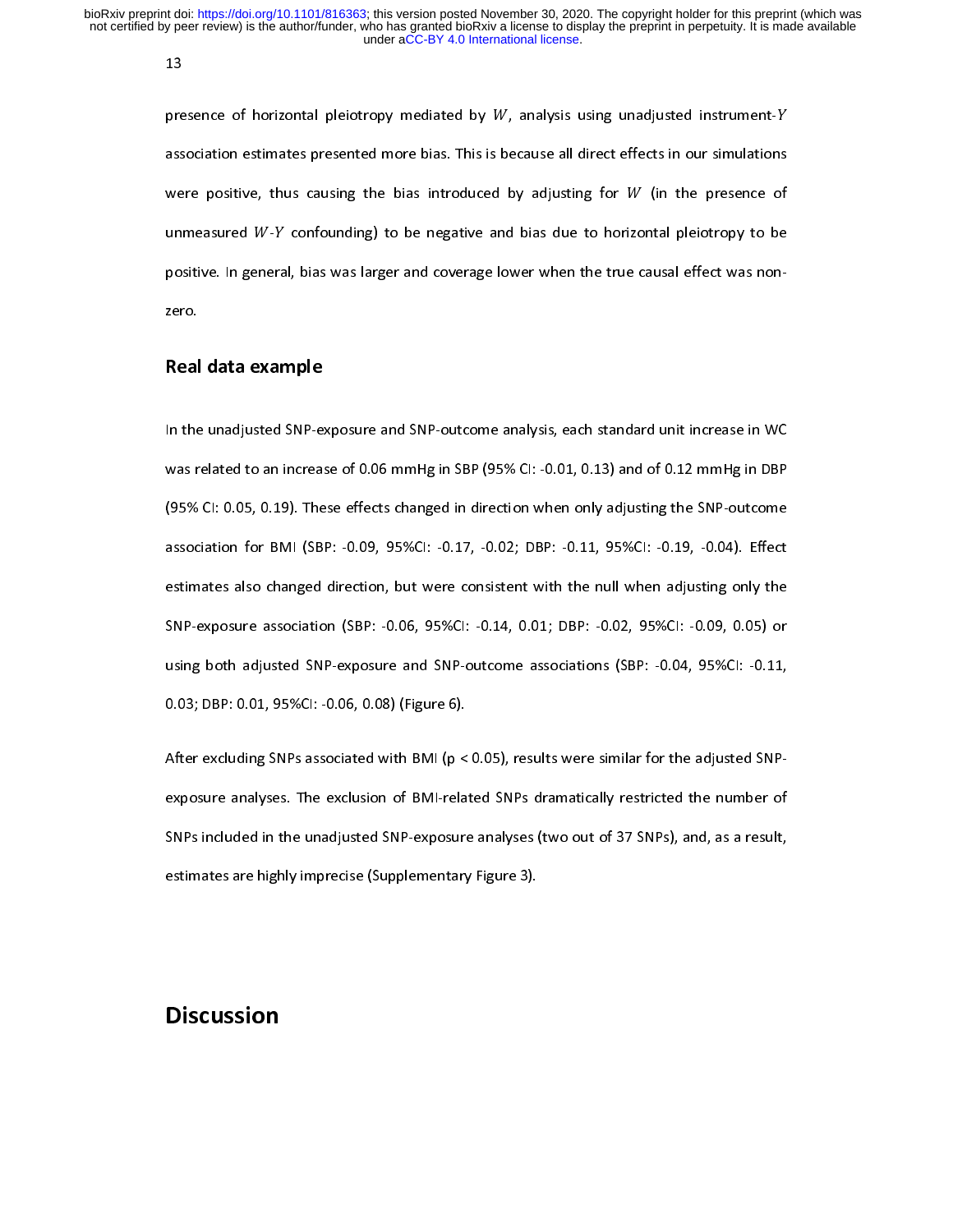14

0u<br>the<br>cov (<br>t<br>c The causal relations and confounding structure between genetic instruments, exposure,<br>covariable and outcome. In addition, the magnitude and direction of bias will vary depending<br>on whether associations between instrumentthe covariable and outcome. In addition, the magnitude and direction of bias will vary depending<br>on whether associations between instrument-exposure, instrument-outcome or both are<br>adjusted for the same covariables. In an con whether associations between instrument-exposure, instrument-outcome or both are<br>adjusted for the same covariables. In an analysis using real data from GIANT consortium and<br>UK Biobank, the estimated causal effect of wa adjusted for the same covariables. In an analysis using real data from GIANT consortium and<br>UK Biobank, the estimated causal effect of waist circumference on blood pressure changed<br>substantially upon adjustment for BMI. adjusted for the same communities in an analysis analysis had from GIANT consortium and<br>UK Biobank, the estimated causal effect of waist circumference on blood pressure changed<br>substantially upon adjustment for BMI.<br>The st

substantially upon adjustment for BMI.<br>The strong dependence of the results on the underlying causal structure was expected. In the<br>absence of unobserved common causes (confounders) between exposure-covariable, The strong dependence of the results c<br>absence of unobserved common c<br>exposure-outcome and covariable-out The strong absence of unobserved common causes (confounders) between exposure-covariable,<br>exposure-outcome and covariable-outcome, covariable adjustment eliminates bias due to<br>horizontal pleiotropy mediated by such covaria exposure-outcome and covariable-outcome, covariable adjustment eliminates bias due to<br>horizontal pleiotropy mediated by such covariable (scenarios E and F). However, absence of<br>unobserved confounding is unrealistic in obse exposure-outcome and covariable-outcome, covariable (scenarios E and F). However, absence of<br>unobserved confounding is unrealistic in observational studies and is one of the primary<br>motivations for performing MR. In the pr mondiserved confounding is unrealistic in observational studies and is one of the primary<br>motivations for performing MR. In the presence of unobserved confounding, mainly between<br>the covariable and the outcome, covariable motivations for performing MR. In the presence of unobserved confounding, mainly between<br>the covariable and the outcome, covariable adjustment will likely lead to bias even in the<br>absence of horizontal pleiotropy due to co motivations for performing main the presence of uncertainty and the covariable and the outcome, covariable adjustment will likely lead to bias even in the absence of horizontal pleiotropy due to collider bias when genetic absence of horizontal pleiotropy due to collider bias when genetic instruments are marginally<br>associated with the covariable. Therefore, minimising horizontal pleiotropy is generally an<br>invalid justification for using cova associated with the covariable. Therefore, minimising horizontal pleiotropy is generally an<br>invalid justification for using covariable-adjusted summary association results for two-sample<br>MR. invalid justification for using covariable-adjusted summary association results for two-sample<br>MR.<br>Bias was generally weaker when the true causal effect of the exposure on the outcome is null

incation for using covariable adjusted summary association results for the sumple-<br>Bias was generally weaker when the true causal effect of the exposure on the outcome is null<br>among several scenarios we evaluated. Indeed, MAR<br>Bias<br>amo<br>confr among several scenarios we evaluated. Indeed, even in the absence of any unmeasured<br>confounding, covariable adjustment may lead to bias when the true causal effect is not null. As<br>an example based on the DAG for scenario A confounding, covariable adjustment may lead to bias when the true causal effect is not null. As<br>an example based on the DAG for scenario A1 in Figure 2, where  $W$  completely mediates the<br>effect of  $Z$  on  $X$  and there is an example based on the DAG for scenario A1 in Figure 2, where W completely mediates the<br>effect of Z on X and there is no unmeasured confounding, adjustment for W will block the<br>path between Z and X. Results from two-samp effect of  $Z$  on  $X$  and there is no unmeasured confounding, adjustment for  $W$  will block the path between  $Z$  and  $X$ . Results from two-sample MR using unadjusted  $Z-X$  but adjusted  $Z-Y$  estimates will be unbiased if  $X$  $path between Z  
path between Z  
estimates will be$ and X. Results from two-sample MR using unadjusted  $Z$ -X but adjusted  $Z$ -Y unbiased if X has no causal effect on Y, but biased if X causes Y. Therefore, path between a state<br>estimates will be unbia sed if  $X$  has no causal effect on  $Y$ , but biased if  $X$  can<br>sed if  $X$  has no causal effect on  $Y$ , but biased if  $X$  can  $b$ usted -  $b$ <br>uses  $Y$ . Therefore, has no causal effect on , but biased if causes . Therefore, the causes . Therefore, the causes . Therefore, the causes . Therefore, the causes . Therefore, the causes . The causes in the causes of the causes . The causes in the causes of the causes of the causes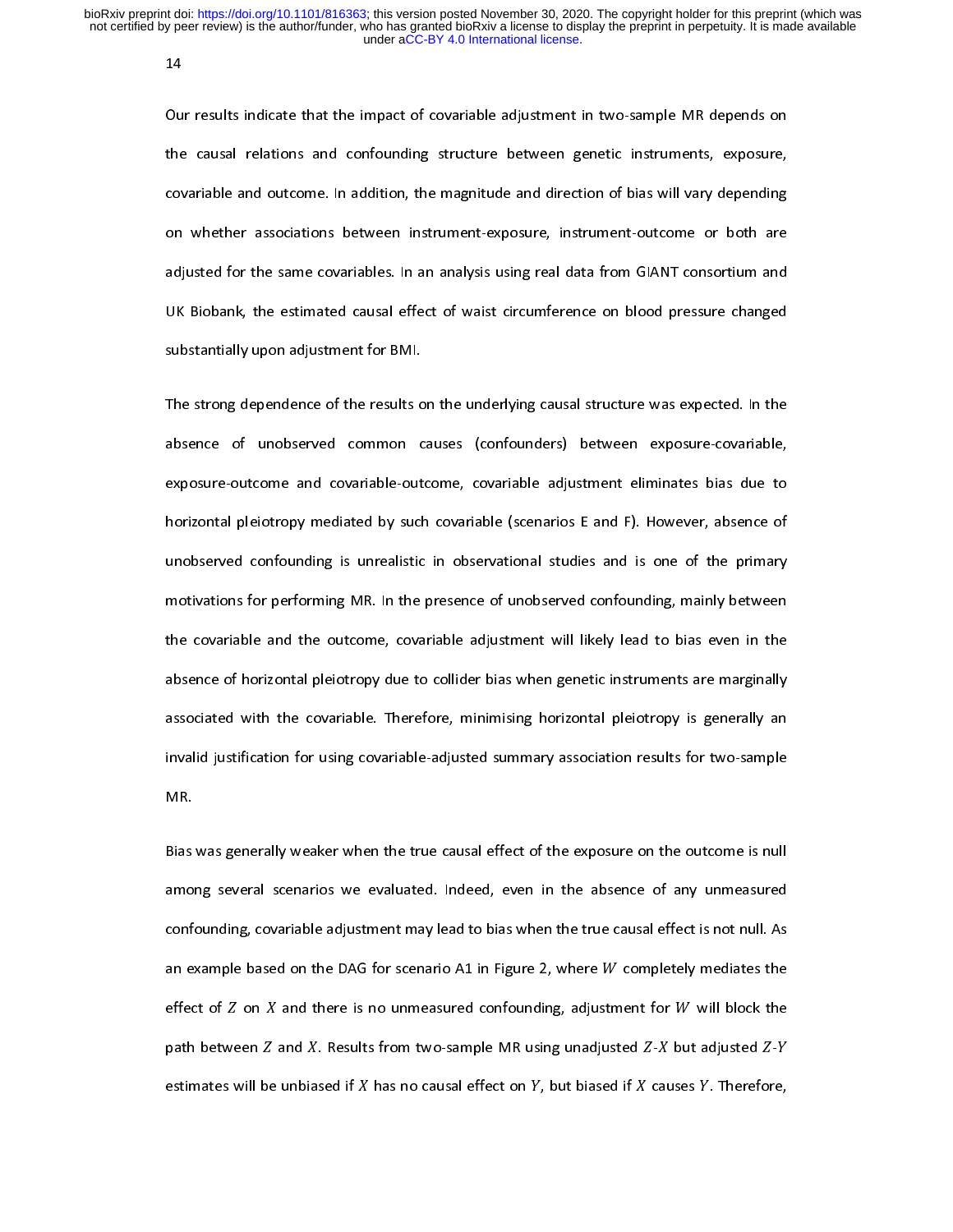15

nul<br>ger<br>adj r<br>{<br>{ nully more reliable (in the sense of being less likely to be a consequence of covariable-adjustment bias) than non-null results, assuming that it is generally unlikely that bias due to using covariable-adjusted summary ass parametrization of the data-generating model, the notion that null results are less likely to be adjusted summary associations perfectly balances out a given non-null true<br>causal effect. Given that this assumption may be violated (or near violated) depending on the<br>parametrization of the data-generating model, the not Equivalently assumption may be violated (or near violated) depending on the parametrization of the data-generating model, the notion that null results are less likely to be a result of bias should not be interpreted as a g parametrization of the data-generating model, the notion that null results are less likely to be<br>a result of bias should not be interpreted as a general rule.<br>Using covariable-adjusted instrument-outcome summary associatio

parameters are sult of bias should not be interpreted as a general rule.<br>Using covariable-adjusted instrument-outcome summary associations was also consistently<br>related to more bias compared to using covariable-adjusted in Using covariable-adjusted instrument-outcome summary<br>related to more bias compared to using covariable-adjus<br>associations. The exception was scenarios where there w related to more bias compared to using covariable-adjusted instrument-exposure summary<br>associations. The exception was scenarios where there was horizontal pleiotropy. However,<br>since attempting to minimise horizontal pleio associations. The exception was scenarios where there was horizontal pleiotropy. However,<br>since attempting to minimise horizontal pleiotropy via covariable adjustment is generally<br>unjustified due to the likely presence of since attempting to minimise horizontal pleiotropy via covariable adjustment is generally<br>unjustified due to the likely presence of unmeasured confounders, we are primarily concerned<br>with the scenarios where there is no ho since attempting to minimize attention process py and confounders, we are primarily concerned<br>uith the scenarios where there is no horizontal pleiotropy.<br>Results were generally consistent between simulations with homogeneo

with the scenarios where there is no horizontal pleiotropy.<br>Results were generally consistent between simulations with homogeneous and heterogeneous<br>instruments. The simulations with homogeneous instruments are useful to i Results were generally consistent between simulations with<br>instruments. The simulations with homogeneous instrumer<br>covariable adjustment according to each underlying cau Instruments. The simulations with homogeneous instruments are useful to isolate the effect of covariable adjustment according to each underlying causal structure linking Z, X, and W illustrated in Figure 2. However, we bel covariable adjustment according to each underlying causal structure linking  $Z$ ,  $X$ , and  $W$ <br>illustrated in Figure 2. However, we believe that the most realistic scenarios are the<br>simulations involving heterogeneous inst illustrated in Figure 2. However, we believe that the most realistic scenarios<br>simulations involving heterogeneous instruments; in practice, it is likely that, across t<br>genome, there are different subsets of variants affe are the<br>he entire<br>some of simulations involving heterogeneous instruments; in practice, it is likely that, across the entire<br>genome, there are different subsets of variants affecting X via different mechanisms, some of<br>which may or may not influenc shows in the simulations in the set of variants affecting  $X$  via different mechanisms, some of which may or may not influence the covariable  $W$ .<br>In an analysis using real data from GIANT consortium and UK Biobank, the e

which may or may not influence the covariable  $W$ .<br>In an analysis using real data from GIANT consortium and<br>effect of waist circumference on blood pressure changed VK Biobank, the estimated causal<br>substantially upon adjustment for In an analysis using real data from GIANT consort<br>effect of waist circumference on blood pressure<br>BMI. In this context, interpreting whether covar In an analysis of the state of waist circumference on blood pressure changed substantially upon adjustment for<br>
In an analysis using the estimate covariable adjustment could have affected the<br>
UNI (as a proxy of overall<br>
I EMI. In this context, interpreting whether covariable adjustment could have affected the<br>validity of results is particularly challenging since adjustment for BMI (as a proxy of overall<br>adiposity) could remove bias due to h between the context of results is particularly challenging since adjustment for BMI (as a proxy of overall adiposity) could remove bias due to horizontal pleiotropy and/or introduce bias due to the adiposity) could remove adiposity) could remove bias due to horizontal pleiotropy and/or introduce bias due to adiposity) could remove bias due to horizontal pleiotropy and  $\alpha$  introduce bias due to horizontal pleiotropy and  $\alpha$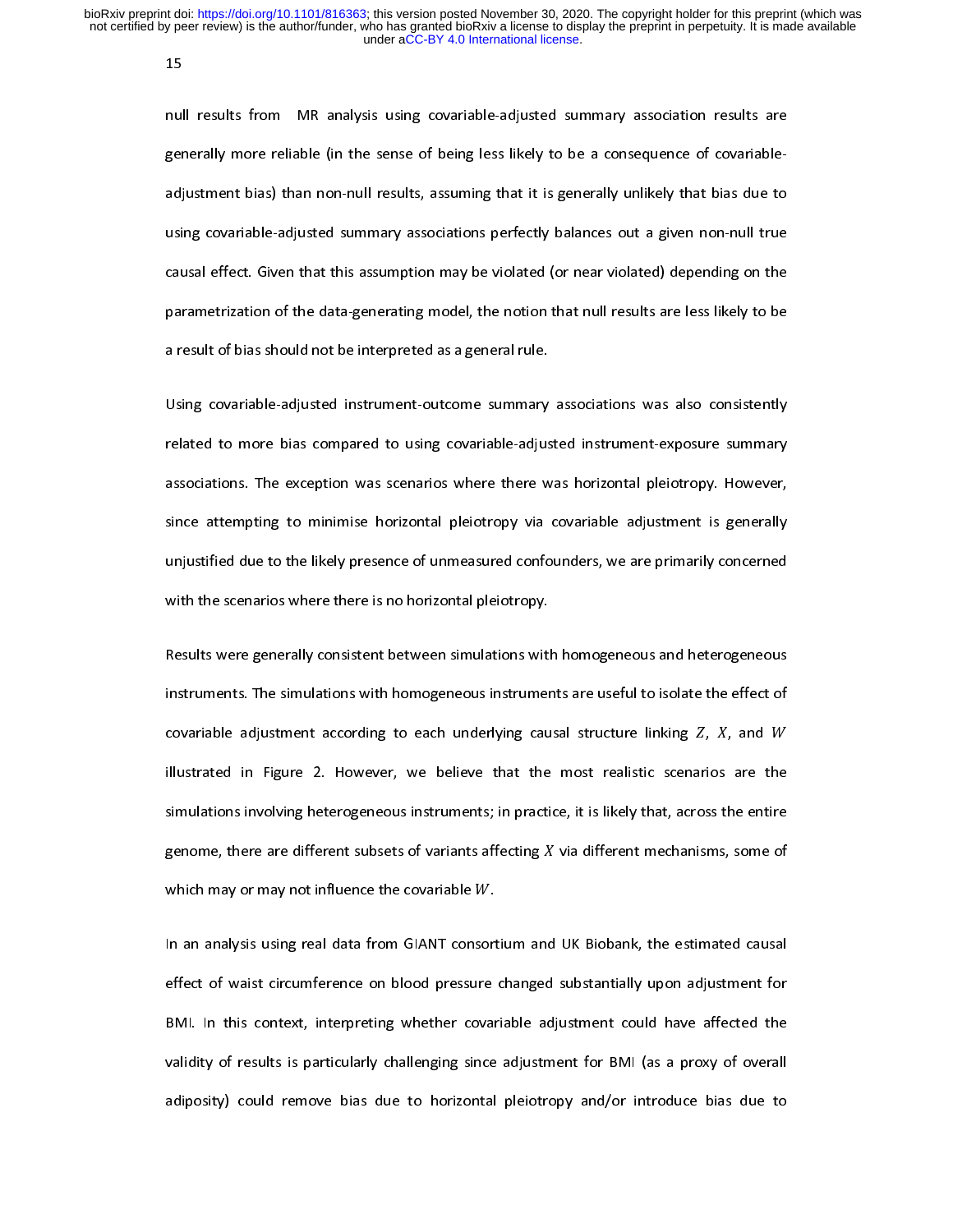16

cor<br>inst<br><sup>1681</sup> י<br>ו<br>ג conditioning on a collider (i.e. BMI) in the pathway between intrialment outcome anyon<br>instrument-exposure. As illustrated in Figure 3, the impact of BMI adjustment would differ<br>depending on the mechanism by which genetic depending on the mechanism by which genetic variants affect waist circumference since bias<br>could result if genetic variants affect both waist circumference and BMI (Figure 3A), but not if<br>genetic variants affect waist circ could result if genetic variants affect both waist circumference and BMI (Figure 3A), but not if genetic variants affect waist circumference only (Figure 3B). In practice, the net bias from covariable adjustment will depen genetic variants affect waist circumference only (Figure 3B). In practice, the net bias from<br>covariable adjustment will depend on the direction and magnitude of confounding and<br>horizontal pleiotropy, the mechanism by which general ranning affect wants in continuations and  $\mu$  (Figure 3B). In practice, the net bias from<br>covariable adjustment will depend on the direction and magnitude of confounding and<br>horizontal pleiotropy, the mechanism by covariable adjustment pleiotropy, the mechanism by which genetic variants affect exposure and whether<br>adjustment was made in instrument-exposure and/or instrument-outcome datasets.<br>To our knowledge, this is the first study

horizontal pleiotropy, the international y station generic variable interval pleiotropy and intervals<br>adjustment was made in instrument-exposure and/or instrument-outcome datasets.<br>To our knowledge, this is the first study adjustment was made in instrument-exposure and process that in instrument and a dividend of the distrument in (two-sample) MR. Conditioning on a heritable covariable can intro when the covariable is a collider in the pathw adjustment in (two-sample) MR. Conditioning on a heritable covariable can introduce bias<br>when the covariable is a collider in the pathway between instrument-exposure and/or<br>instrument-outcome. Collider bias can also be int adjustment in (the sample) MRC standaring seculidation to instrument-exposure and/or<br>when the covariable is a collider in the pathway between instrument-exposure and/or<br>instrument-outcome. Collider bias can also be introdu instrument-outcome. Collider bias can also be introduced in MR studies in other settings, such<br>as in disease progression studies which include a selected (i.e., case-only) group of<br>individuals<sup>17</sup>. as in disease progression studies which include a selected (i.e., case-only) group of<br>individuals<sup>17</sup>.<br>It is important to emphasise that using covariable-adjusted GWAS summary association results

individuals<sup>17</sup>.<br>It is important to emphasise that using covariable-adjusted GWAS summary association results<br>in two-sample MR studies differs from applying multivariable MR (MVMR) on unadjusted individuals".<br>It is importan<br>in two-sampl<br>GWAS summ It is important to emphasize that using community and the summary accountinum in two-sample-MR studies differs from applying multivariable-MR (MVMR) on unadjusted GWAS summary association results to estimate the effect of In the sample and stample matrix them applying multivariable matrix (meaning structure).<br>GWAS summary association results to estimate the effect of two or more exposures on an<br>outcome.<sup>18</sup> The focus of our paper is to inve outcome.<sup>18</sup> The focus of our paper is to investigate bias in two-sample MR due to using<br>covariable-adjusted summary association results, especially in the case when those are the<br>only available option (e.g., when using su outcome.<sup>26</sup> The focus of our paper is to investigate bias in two-sample MR due to using<br>covariable-adjusted summary association results, especially in the case when those are the<br>only available option (e.g., when using su covariable-adjusted summary successions in the case when the case when the case when<br>performed covariable-adjusted analyses). We are not primarily concerned with whether using<br>covariable-adjusted summary associations reduc performed covariable-adjusted analyses). We are not primarily concerned with whether using<br>covariable-adjusted summary associations reduces bias due to horizontal pleiotropy, even<br>though our results indicate that this is u performable-adjusted summary associations reduces bias due to horizontal pleiotropy, even<br>though our results indicate that this is unlikely to be the case in the presence of unmeasured<br>confounding. For this aim, MVMR shoul covariable adjusted summary associations reduces bias due to horizontal pleiotropy, even<br>though our results indicate that this is unlikely to be the case in the presence of unmeasured<br>confounding. For this aim, MVMR should though our results in the same of the should be preferred, because MVMR uses genetically confounding. For this aim, MVMR should be preferred, because MVMR uses genetically confounding. For this aim, MVMR should be preferred, because MVMR should be preferred, because  $M$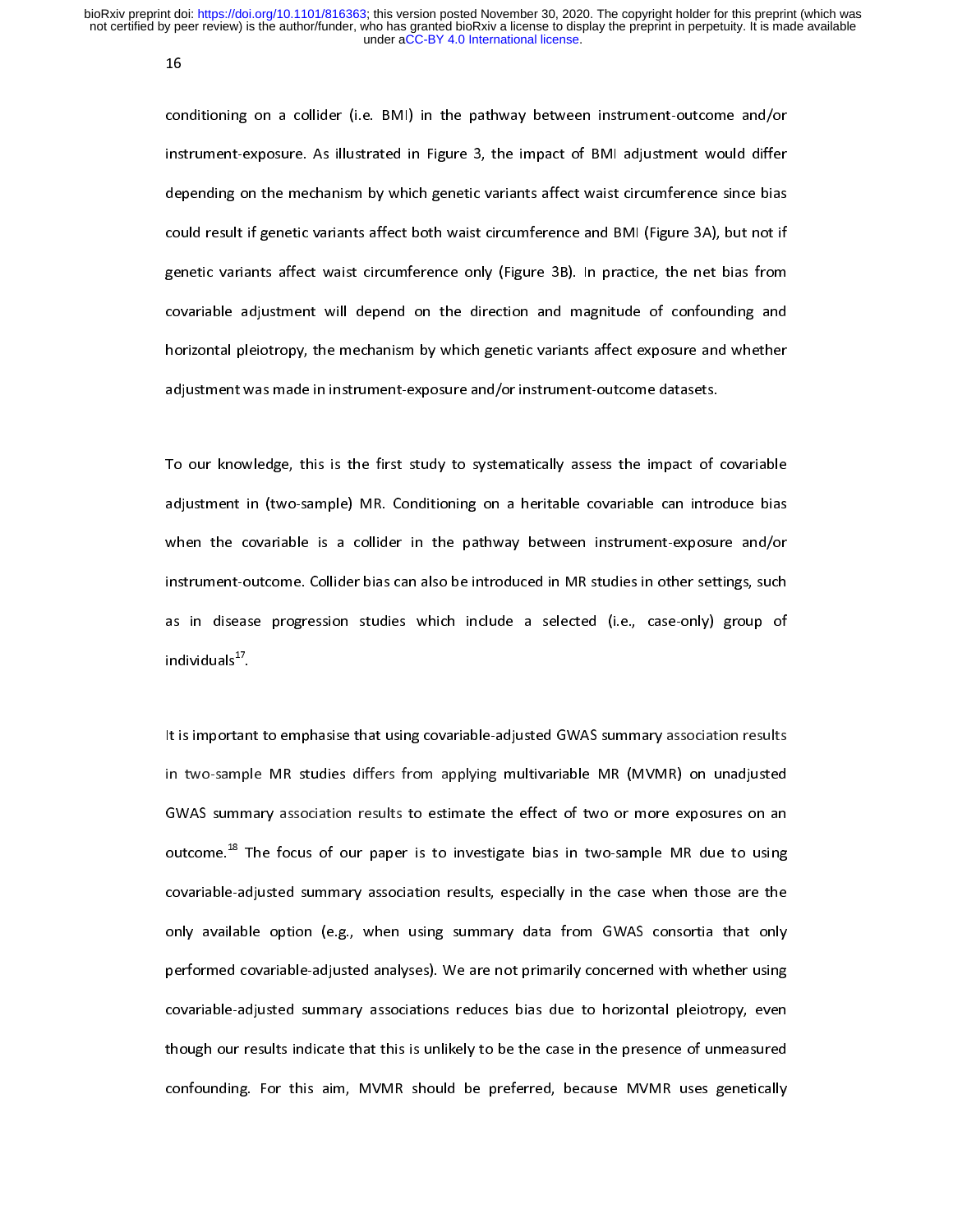17

pre<br>col<br>On r<br>C<br>t

collider bias.<sup>21</sup><br>Collider bias.<sup>21</sup><br>One of the strengths of our study was that our simulations covered a wide range of scenarios,<br>thus allowing a detailed evaluation of covariable-adjustment bias in a variety of situati collider bias."<br>One of the stre<br>thus allowing a<br>simulation stu Thus allowing a detailed evaluation of covariable-adjustment bias in a variety of situations. The<br>simulation study was also complemented with a real data example illustrating the strong<br>influence that covariable-adjustment thus allowing a detailed evaluation of covariable any assument allowing the strong<br>influence that covariable-adjustment may have not only on the magnitude, but also on the<br>presence and direction of the causal effect estima influence that covariable-adjustment may have not only on the magnitude, but also on the<br>presence and direction of the causal effect estimate. However, any simulation study is a<br>simplification of a reality that is likely t presence and direction of the causal effect estimate. However, any simulation study is a<br>simplification of a reality that is likely to be much more complex. It is impossible to simulate all<br>possible scenarios that might be simplification of a reality that is likely to be much more complex. It is impossible to simulate all<br>possible scenarios that might be of relevance to this topic. Moreover, some results, especially<br>quantitative estimates of possible scenarios that might be of relevance to this topic. Moreover, some results, especially<br>quantitative estimates of bias and coverage, are highly dependent on the data-generating<br>model. Therefore, our results should positive estimates of bias and coverage, are highly dependent on the data-generating<br>model. Therefore, our results should be interpreted qualitatively, as general indications of<br>some of the main aspects related to covariab model. Therefore, our results should be interpreted qualitatively, as general indications of<br>some of the main aspects related to covariable-adjustment in MR. It was reassuring that some<br>results (as described above) were co model. Therefore, our finding indicate that use an apply shown in MR. It was reassuring that some<br>results (as described above) were consistent across scenarios, which indicates that they may<br>apply generally (although not u some of the main aspects results (as described above) were consistent across scenarios, which indicates that they may<br>apply generally (although not universally) to covariable-adjusted MR.<br>In conclusion, our findings indica

results (as described above) were consistent across scenarios, much indicates that they may<br>apply generally (although not universally) to covariable-adjusted MR.<br>In conclusion, our findings indicate that using summary asso In conclusion, our findings indicate that using summary associate<br>heritable covariables may lead to bias in two-sample MR due to unmore<br>recommend avoiding adjustment for such covariables in the con In the itable covariables may lead to bias in two-sample MR due to unmeasured confounding. We<br>Intercommend avoiding adjustment for such covariables in the context of MR. When only<br>covariable-adjusted data is available, it mental covariable covariables may lead to bias in the context of MR. When only<br>recommend avoiding adjustment for such covariables in the context of MR. When only<br>covariable-adjusted data is available, it is important to ca recommend around<sub>2</sub> adjustment for such contendance in the content of MR. When only<br>covariable-adjusted data is available, it is important to carefully consider the causal structure<br>underlying the research question to unde underlying the research question to understand the potential impact on the results. In such<br>cases, we recommend that researchers refrain from interpreting the causal estimate too<br>literally (which indeed requires parametric cases, we recommend that researchers refrain from interpreting the causal estimate too<br>literally (which indeed requires parametric assumptions in addition to the core instrumental<br>variable assumptions even in the absence o cases) in the comment was recommend that refrain from interpreting the cause estimate took<br>literally (which indeed requires parametric assumptions in addition to the core instrumental<br>variable assumptions even in the absen variable assumptions even in the absence of covariable adjustment). To account for horizontal<br>pleiotropy due to measured covariables, MVMR should be preferred over non-genetic<br>covariable adjustment. pleiotropy due to measured covariables, MVMR should be preferred over non-genetic<br>covariable adjustment.<br>
To account for the adjustment. pleistropy due to measured covariable adjustment.<br>covariable adjustment. covariable adjustment.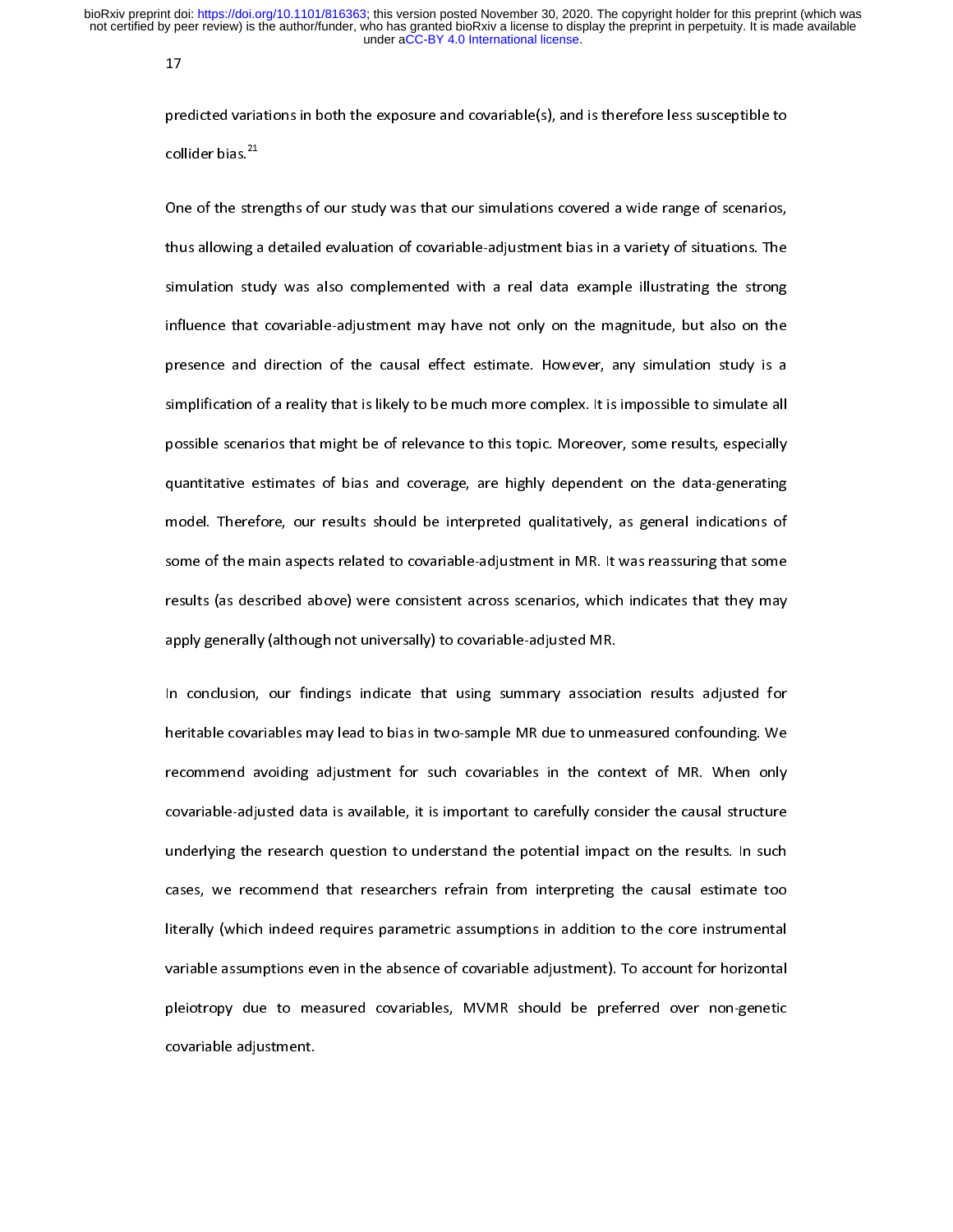18

## Funding

FL<br><sub>KT,</sub> |<br>|<br>| Extend that receives funding from the UK Medical Research Council [MC\_UU\_00011/1,<br>MC\_UU\_00011/3 and MC\_UU\_00011/6]. DAL's contribution is also supported by the European<br>Research Council under the European Union's Seventh F  $\text{MC\_UU\_00011/3}$  and MC\_UU\_00011/6]. DAL's contribution is also supported by the European<br>Research Council under the European Union's Seventh Framework Programme [FP/2007-2013]<br>FRC Grant Agreement [Grant number 669545; D MC\_UU\_0007-2014)<br>Research Council under the European Union's Seventh Framework Programme [FP/2007-2013]<br>/ ERC Grant Agreement [Grant number 669545; DevelopObese] and from the European<br>Union's Horizon 2020 research and inno Research Council under the European Union's Seventh Framework Programme [FP/2007-2013]<br>
/ ERC Grant Agreement [Grant number 669545; DevelopObese] and from the European<br>
Union's Horizon 2020 research and innovation programm Union's Horizon 2020 research and innovation programme under grant agreement No 733206<br>(LifeCycle). MCB is supported by a Medical Research Council (MRC) Skills Development<br>Fellowship [MR/P014054/1]. DAL is a UK National In (LifeCycle). MCB is supported by a Medical Research Council (MRC) Skills Development<br>Fellowship [MR/P014054/1]. DAL is a UK National Institute of Health Research Senior<br>Investigator [NF-SI-0611-10196]. Fellowship [MR/P014054/1]. DAL is a UK National Institute of Health Research Senior<br>Investigator [NF-SI-0611-10196].  $F$ ellowship [MR-SI-0611-10196].

# mer<sub>s</sub>an<sub>t</sub>er a criminally.<br>Acknowledgements

This research as a first research has been conducted using the UK Biobank who contributed or collected data. 15825. We would divide to the participants and respectively. We want the participants are understanded to the UK Bioclosures and respectively. The UK Bioclosure of the UK Bioclosure of the UK Bioclosure of the UK Bioclosur

# contributed or collected data.<br>Contributed data the collected data that the collected data.<br>Note that the collected data the collected data that the collected data the collected data the collected data. **Disclosures**

No competing interests: THT, KT, GDS, MCB.<br>Competing interests: DAL has received fugovernment and charitable organisations,<br>unrelated to that presented in this paper. Example interests: DAL has received funding from several national and international<br>government and charitable organisations, Roche Diagnostics and Medtronic for research<br>unrelated to that presented in this paper. government and charitable organisations, Roche Diagnostics and Medicine for Federal<br>unrelated to that presented in this paper. unrelated to that presented in this paper.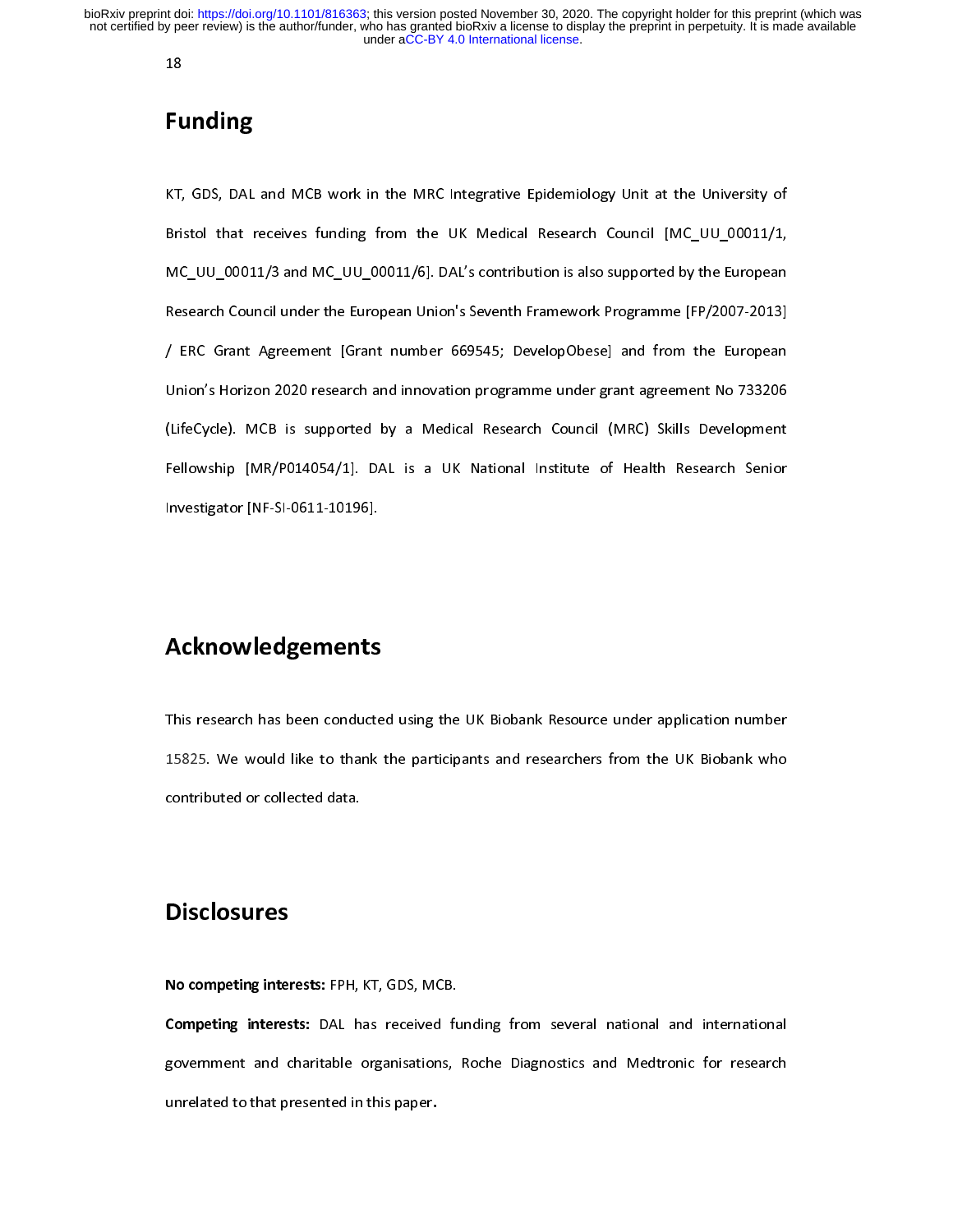# Pl<br>Thi  $\frac{1}{\sqrt{2}}$ Publication Statement

Published by Oxford University Press.<br>
This article has been accepted for published by Oxford University Press.<br>
This is expected for Eq. (1) on the International of Eq. (1) on the International Section 1, 1) on the Intern published by Oxford University Press.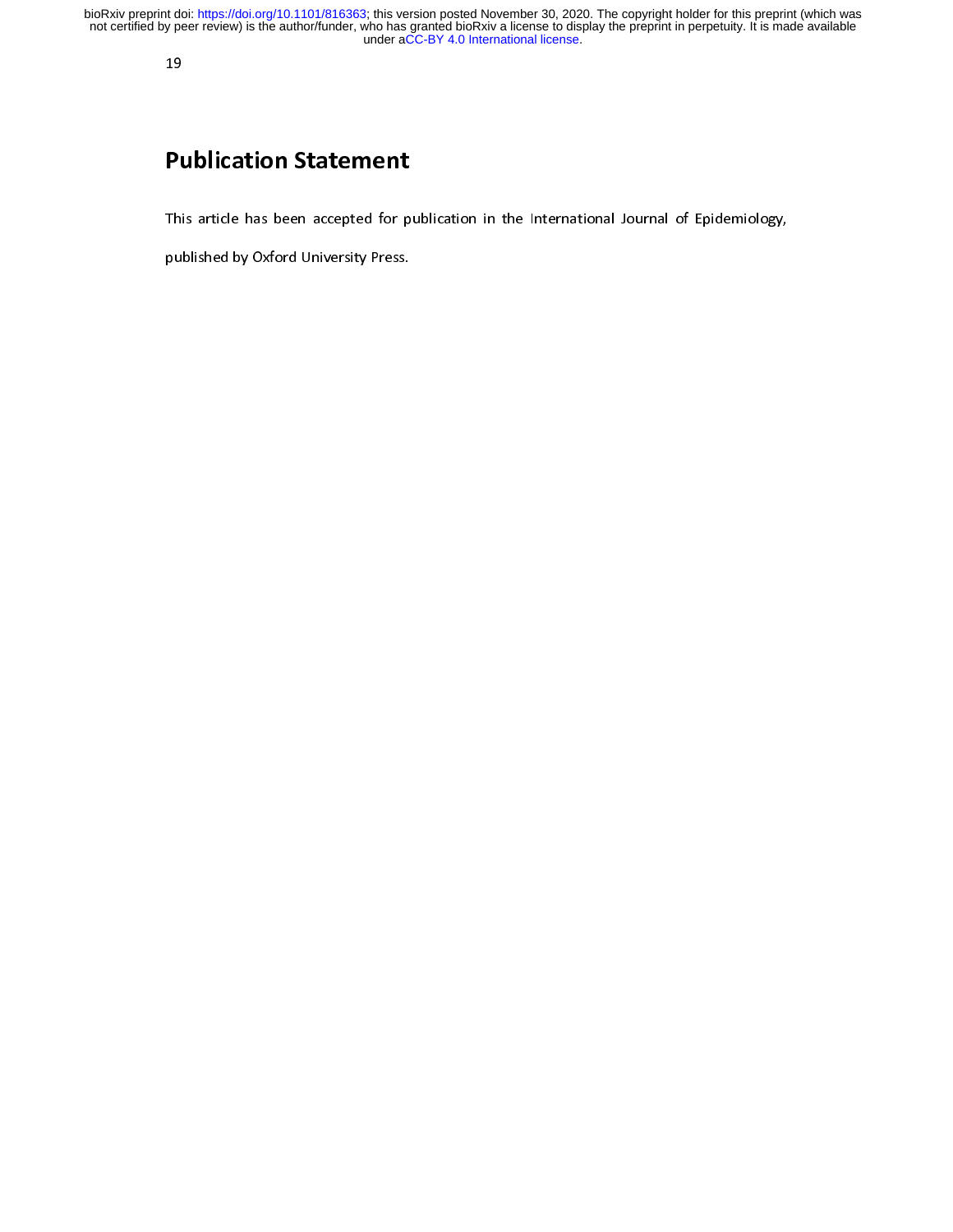## References

- **Re**<br>1.  $\frac{1}{2}$  $1$ 1. Lawrence, Theorem, Theorem, Theorem, Davey Smith Gemeenthem Matematical Lines<br>1. using genes as instruments for making causal inferences in epidemiology. Stat Med 2008;<br>27:1133-1163.<br>2. Smith GD, Ebrahim S. 'Mendelian r
- using general interests.<br>27:1133-1163.<br>Smith GD, Ebrahim S. 'Mendelian randomization': can genetic epidemiology contribute to<br>understanding environmental determinants of disease? Int J Epidemiol 2003; 32:1-22. Smith GD, Ebra<br>understanding<br>Smith GD, Law
- 2. Smith GD, Ebrahim S. 'Mendelian randomization': can genetic epidemiology contribute to<br>
understanding environmental determinants of disease? Int J Epidemiol 2003; 32:1-22.<br>
3. Smith GD, Lawlor DA, Harbord R, Timpson N, Smith GD, Lawlor DA, Harbord R, Timpson N, Day I, Ebrahim S. Clustered environmental randomized genes: a fundamental distinction between conventional and genepidemiology. PLoS Med 2007; 4:e352. 3. Smith Governmental distinction between conventional and genetic<br>3. Spidemiology. PLoS Med 2007; 4:e352.<br>4. Lawlor DA, Commentary: Two-sample Mendelian randomization: opportunities and<br>3. Spidemiology. Interface 12016:45
- and randomized gener is fundamental distinction between constraints and general<br>epidemiology. PLoS Med 2007; 4:e352.<br>Lawlor DA. Commentary: Two-sample Mendelian randomization: opportunities and<br>challenges. Int J Epidemiol epidemiology.<br>
Lawlor DA. Commentary: Two-sampl<br>
challenges. Int J Epidemiol 2016; 45:908<br>
Burgess S, Butterworth A, Thompson S
- 4. Lawrent Data Deminismary: Two-sample Mendelian randomization: opportunities and<br>challenges. Int J Epidemiol 2016; 45:908-915.<br>5. Burgess S, Butterworth A, Thompson SG. Mendelian randomization analysis with multiple<br>gene Burgess S, Butterworth A, Thompson SG. Mer<br>genetic variants using summarized data. Gene<br>Hartwig FP, Davies NM, Hemani G, Davey Smi
- Solution A, Thompson S, Burgess S, Burgess S, Burgess S, Burgess S, Burgess S, Burgess S, Burgess S, Burgess S, Burgess S, Burgess S, Burgess S, Burgess S, Burgess S, Burgess S, Burgess S, Burgess S, Burgess M, Hemani G, D genetic variants in the Hartwig FP, Davies NM, Hemani G, Davey Smith G. Two-sample Mendelian rationality fall<br>avoiding the downsides of a powerful, widely applicable but potentially fallik<br>Int J Epidemiol 2016; 45:1717-172 avoiding the downsides of a powerful, widely applicable but potentially fallible technique.<br>Int J Epidemiol 2016; 45:1717-1726.<br>7. Shungin D, Winkler TW, Croteau-Chonka DC, et al. New genetic loci link adipose and
- aroning the dominate of a powerful, mility application in potentially falling the technique.<br>Int J Epidemiol 2016; 45:1717-1726.<br>Shungin D, Winkler TW, Croteau-Chonka DC, et al. New genetic loci link adipose and<br>insulin bi Int John<br>Shungin D, Winkler TW, Croteau-C<br>Insulin biology to body fat distributic<br>Soler Artigas M, Wain LV, Miller S
- 7. Insulin biology to body fat distribution. Nature 2015; 518:187-196.<br>8. Soler Artigas M, Wain LV, Miller S, et al. Sixteen new lung function signals identified<br>through 1000 Genomes Project reference panel imputation. Nat insule of the Soler Artigas M, Wain LV, Miller S, et al. Sixteen new lung fun<br>through 1000 Genomes Project reference panel imputation. Nat Co<br>Horikoshi M, Beaumont RN, Day FR, et al. Genome-wide associatic
- 8. Soler Artigas M, Mann Ly, Miller S, et al. Simulation Mat Commun 2015; 6:8658.<br>Through 1000 Genomes Project reference panel imputation. Nat Commun 2015; 6:8658.<br>9. Horikoshi M, Beaumont RN, Day FR, et al. Genome-wide as through 2000 Central Project referrence panel imputation for Lemman 2015; 5:000 Horikoshi M, Beaumont RN, Day FR, et al. Genome-wide associations for birth weight are<br>correlations with adult disease. Nature 2016; 538:248-2 correlations with adult disease. Nature 2016; 538:248-252. correlations with adult disease. Nature 2016; 538:248-252.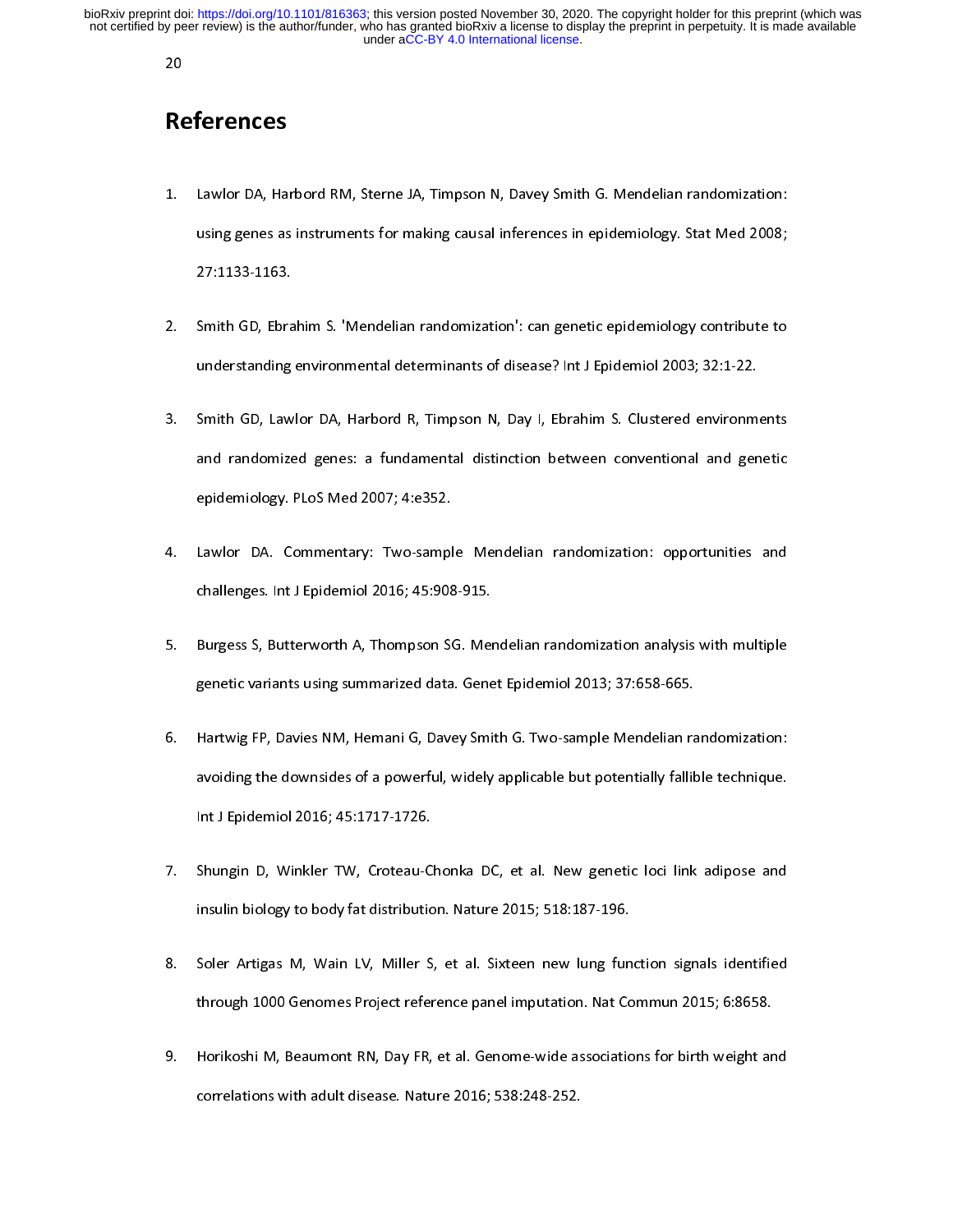21

- $10.$  $\frac{1}{2}$ 11. Manual H, Yungamies in genome-wide association studies. Am J Hum Genet 2015;<br>96:329-339.<br>11. Vansteelandt S, Goetgeluk S, Lutz S, et al. On the adjustment for covariates in genetic
- of the adjustment for covariates in genetic<br>Vansteelandt S, Goetgeluk S, Lutz S, et al. On the adjustment for covariates in genetic<br>association analysis: a novel, simple principle to infer direct causal effects. Genet 98:329<br>Vansteeland<br>association<br>Epidemiol 20 11. Vansteeland S, Goegonal S, Lutz S, Lutz S, Lutz S, Appendient for container in generic<br>12. Dale CE, Fatemifar G, Palmer TM, et al. Causal Associations of Adiposity and Body Fat<br>12. Dale CE, Fatemifar G, Palmer TM, et a
- Epidemiol 2009; 33:394-405.<br>Dale CE, Fatemifar G, Palmer TM, et al. Causal Associations of Adiposity and Body Fat<br>Distribution With Coronary Heart Disease, Stroke Subtypes, and Type 2 Diabetes Mellitus:<br>A Mandalian Randari Epidemic 2009 (CREEF 1909)<br>Dale CE, Fatemifar G, Palme<br>Distribution With Coronary H<br>A Mendelian Randomization Distribution With Coronary Heart Disease, Stroke Subtypes, and Type 2 Diabetes Mellitus:<br>A Mendelian Randomization Analysis. Circulation 2017; 135:2373-2388.<br>13. Emdin CA, Khera AV, Natarajan P, et al. Genetic Association
- A Mendelian Randomization Analysis. Circulation 2017; 135:2373-2388.<br>Emdin CA, Khera AV, Natarajan P, et al. Genetic Association of Waist-to-Hip Ratio With<br>Cardiometabolic Traits, Type 2 Diabetes, and Coronary Heart Diseas A Mendelian Randomization Analysis. Chromadelian, Justice 2017<br>Emdin CA, Khera AV, Natarajan P, et al. Genetic Association of Waist-<br>Cardiometabolic Traits, Type 2 Diabetes, and Coronary Heart Dise<br>317:626-634. Cardiometabolic Traits, Type 2 Diabetes, and Coronary Heart Disease. JAMA 2017;<br>317:626-634.<br>14. Borges MC, Oliveira IO, Freitas DF, et al. Obesity-induced hypoadiponectinaemia: the
- Cardiometabolic Traits, Type 2 Diabetes, and Coronary Heart Disease. Then 2017;<br>
Borges MC, Oliveira IO, Freitas DF, et al. Obesity-induced hypoadiponectinaemia: the<br>
opposite influences of central and peripheral fat compa Borges MC, (<br>opposite influ<br>Au Yeung SL, I
- 14. Borges MC, Oliveira II, The MC Stelle, Material, My Prempererumanial Inc.<br>15. Au Yeung SL, Lin SL, Li AM, Schooling CM. Birth weight and risk of ischemic heart disease:<br>15. Au Yeung SL, Lin SL, Li AM, Schooling CM. Bir Au Yeung SL, Lin SL, Li AM, Schooling CM. Birth weight and risk of ischemic heart dise<br>A Mendelian randomization study. Sci Rep 2016; 6:38420.<br>Clarke TK, Adams MJ, Davies G, et al. Genome-wide association study of alc
- 15. A Mendelian randomization study. Sci Rep 2016; 6:38420.<br>16. Clarke TK, Adams MJ, Davies G, et al. Genome-wide association study of alcohol<br>16. Clarke TK, Adams MJ, Davies G, et al. Genome-wide association study of alco Clarke TK, Adams MJ, Davies G, et al. Genome-wide<br>consumption and genetic overlap with other health-relat<br>117). Mol Psychiatry 2017; 22:1376-1384. 117. Consumption and genetic overlap with other health-related traits in UK Biobank (N=112<br>117). Mol Psychiatry 2017; 22:1376-1384.<br>17. Davey Smith G, Paternoster L, Relton C. When Will Mendelian Randomization Become
- consumption and generation and generation and generation and generation of the Davey Smith G, Paternoster L, Relton C. When Will Mendelian Randomization Become<br>Relevant for Clinical Practice and Public Health? JAMA 2017; 3 117).<br>117). Davey Smith G, Paternoster L, Relton C.<br>117). Relevant for Clinical Practice and Public He<br>1179. Holmes MV, Davey Smith G. Problems
- Relevant for Clinical Practice and Public Health? JAMA 2017; 317:589-591.<br>18. Holmes MV, Davey Smith G. Problems in interpreting and using GWAS of conditional<br>18. Holmes MV, Davey Smith G. Problems in interpreting and usin Holmes MV, Davey Smith G. Problems in interpreting and using GWAS<br>phenotypes illustrated by 'alcohol GWAS'. Mol Psychiatry 2018. phenotypes illustrated by 'alcohol GWAS'. Mol Psychiatry 2018. phenotypes illustrated by 'alcohol GWAS'. Mol Psychiatry 2018.<br>According to the Sychiatry 2018.<br>According to the Sychiatry 2018.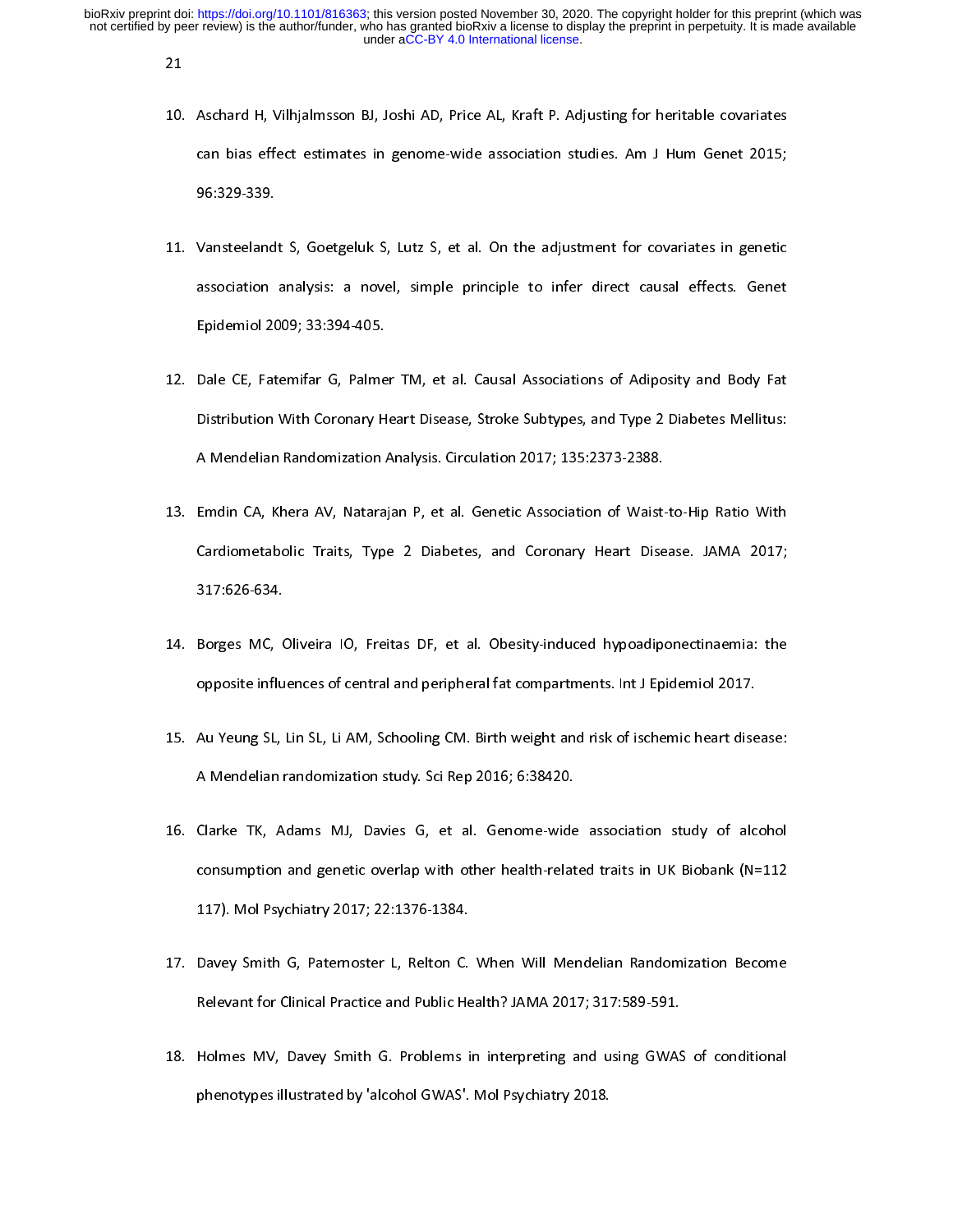22

- 19.<br>|  $\frac{1}{2}$ 19. Protocol for a large-scale prospective epidemiological resource. 2007. (Accessed<br>
November 22, 2017, at <u>http://www.ukbiobank.ac.uk/wp-content/uploads/2011/11/UK-</u><br>
<u>Biobank-Protocol.pdf.</u>)<br>
20. Efficient calculation f
- http://cran.rproject.org/web/packages/gtx/vignettes/ashg2012.pd.) Efficient calculation<br>Efficient calculation<br>Comprehensive R Arthure 20. Email of the multi-state and server communities in the Comprehensive R Archive Network. 2013. (Accessed 06 December, 2016, at<br>
http://cran.rproject.org/web/packages/gtx/vignettes/ashg2012.pd.)<br>
21. Sanderson E, Davey S
- http://cran.rproject.org/web/packages/gtx/vignettes/ashg2012.pd.)<br>Sanderson E, Davey Smith G, Windmeijer F, Bowden J. An examination of multivariable<br>Mendelian randomization in the single-sample and two-sample summary data Sanderson E, Davey Smith G, Windmeijer F, Bowden J. An examina<br>Mendelian randomization in the single-sample and two-sample sur<br>Int J Epidemiol 2018. 21. Mendelian randomization in the single-sample and two-sample summary data settings.<br>Int J Epidemiol 2018. Mendelian randomization in the single-sample and two-sample summary data settings. The single summary data set<br>of two-sample summary data settings. The single summary data settings is a set of two-sample summary data set<br>o International Contract of the Contract of the Contract of the Contract of the Contract of the Contract of the Contract of the Contract of the Contract of the Contract of the Contract of the Contract of the Contract of the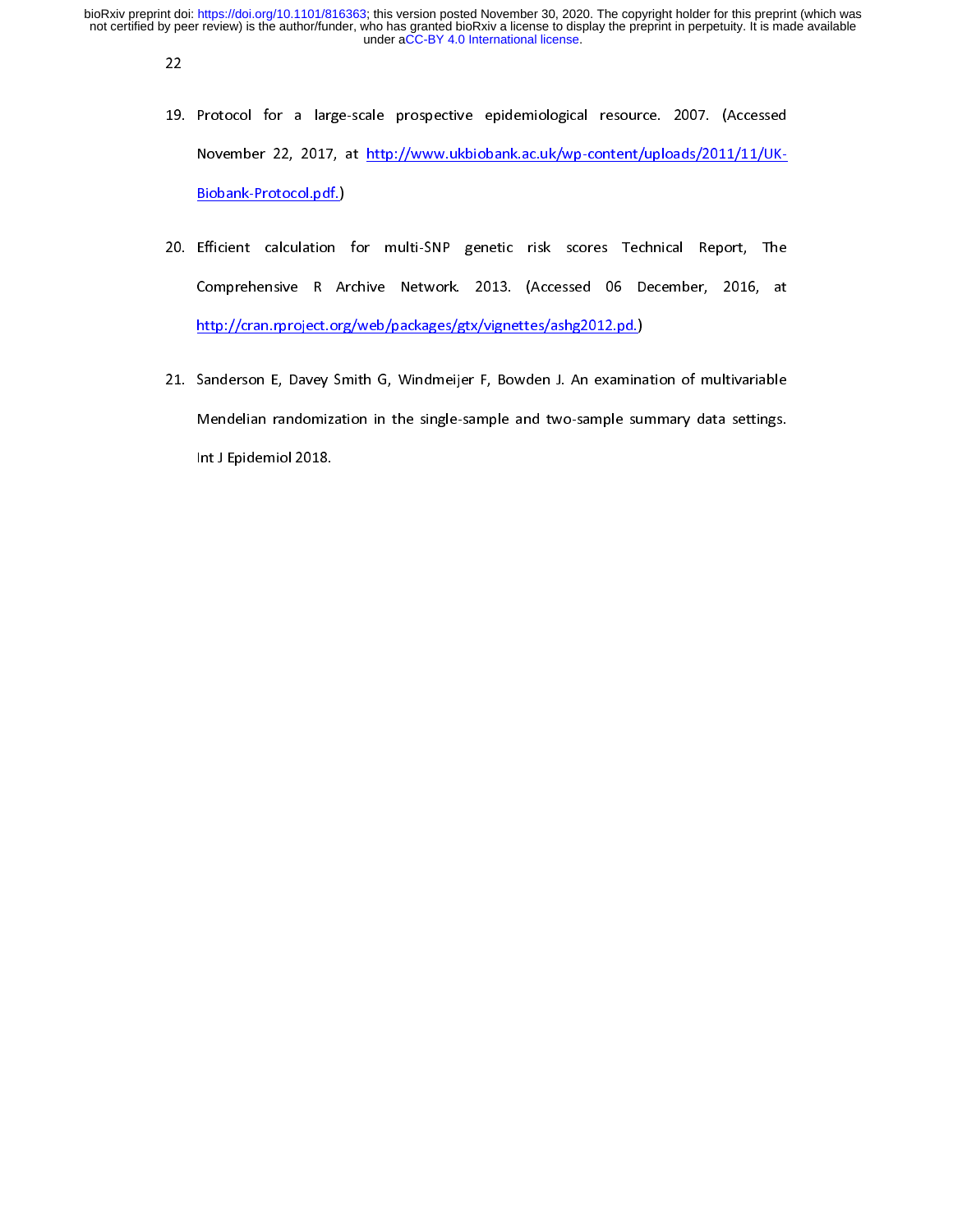23

## Figures

Fi¦<br><sup>Figi</sup><br>Iun Figure 1. Hypothetical causal structures involving three genetic variants (SNP1-3), smoking, lung function and an unmeasured common cause of the latter two (U).

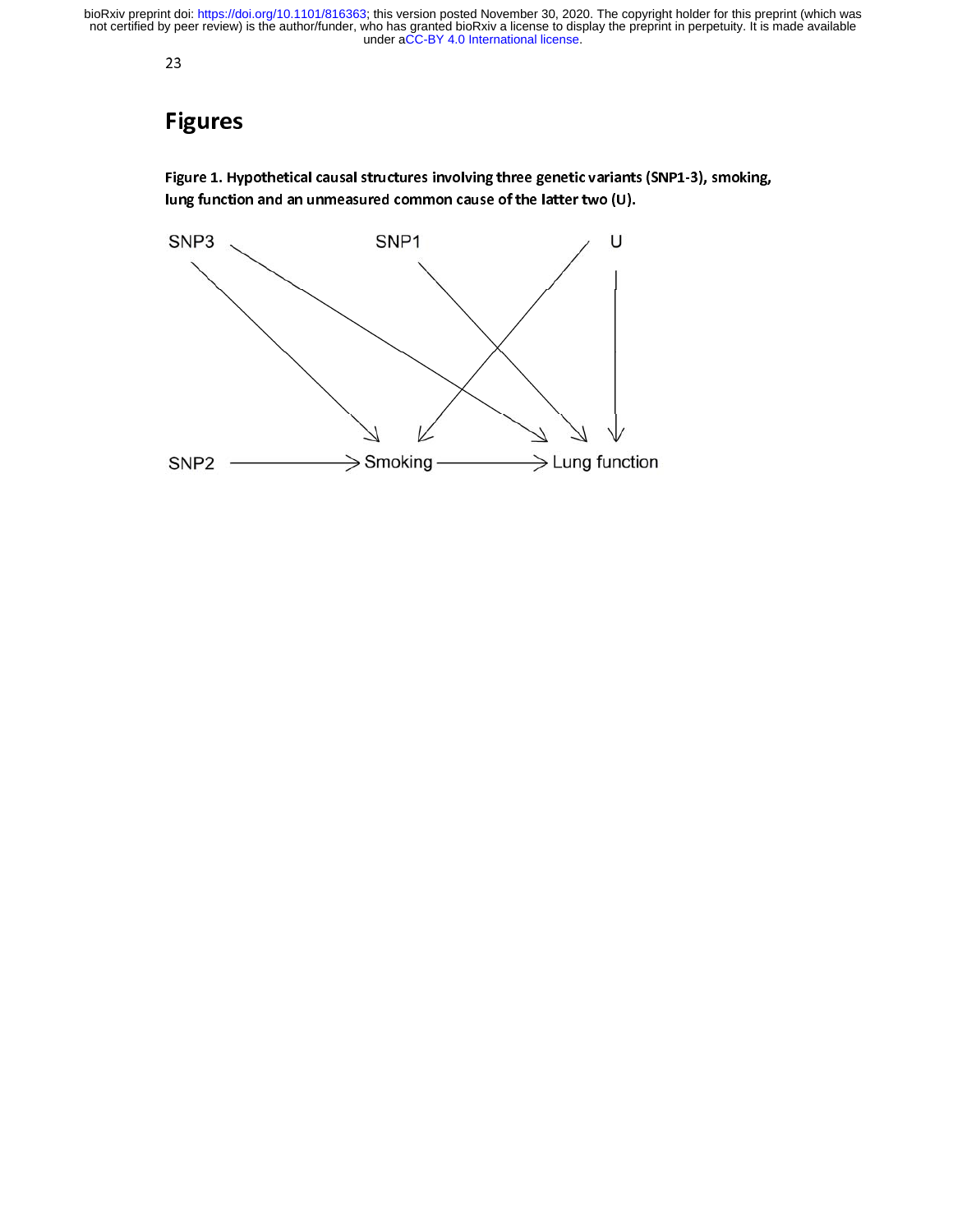24



| Figure 2. Causal structures that were assessed in the simulation study. |                                                             |                                                         |                                                |                                                                                                                     |
|-------------------------------------------------------------------------|-------------------------------------------------------------|---------------------------------------------------------|------------------------------------------------|---------------------------------------------------------------------------------------------------------------------|
| A1<br>X<br>Z.<br>Y<br>W                                                 | A <sub>2</sub><br>X<br>Z٠<br>Y<br>$U_{X,W}$ $\rightarrow$ W | A <sub>3</sub><br>Χ<br>Z<br>$W \leftarrow U_{W,Y}$      | A4<br>$X \leftarrow U_{X,Y}$<br>Υ<br>Z٠<br>W   | A <sub>5</sub><br>$X \leftarrow U_{X,Y}$<br>Z.<br>$\rightarrow$ W $\leftarrow$ U <sub>W.Y</sub><br>U <sub>X.W</sub> |
| <b>B1</b><br>$7^{\text{X}}$<br>Z<br>W                                   | <b>B2</b><br>X<br>Z<br>$U'_{X,W} \rightarrow W$             | B <sub>3</sub><br>X<br>A<br>Z<br>$W \leftarrow U_{W,Y}$ | <b>B4</b><br>$X \leftarrow U_{X,Y}$<br>Y<br>Z  | <b>B5</b><br>$7x \leftarrow U_{X,Y}$<br>Z<br>$U_{X,W} \rightarrow W \leftarrow U_{W,Y}$                             |
| C <sub>1</sub><br>$7^{\circ}$<br>Υ<br>W                                 | C <sub>2</sub><br>Z<br>Y<br>$U'_{X,W} \rightarrow$          | C <sub>3</sub><br>$W \leftarrow U_{W,Y}$                | C <sub>4</sub><br>$X \leftarrow U_{X,Y}$<br>Υ  | C <sub>5</sub><br>$X \leftarrow U_{X,Y}$<br>Z.<br>$U_{X,W} \rightarrow W \leftarrow U_{W,Y}$                        |
| D1<br>X<br>Z٠<br>Y<br>W                                                 | D <sub>2</sub><br>Χ<br>Z<br>$U'_{X,W} \rightarrow W$        | D <sub>3</sub><br>х<br>Z<br>$W \leftarrow U_{W,Y}$      | D4<br>$X \leftarrow U_{X,Y}$<br>Z٠<br>Y<br>W   | D <sub>5</sub><br>$X \leftarrow U_{X,Y}$<br>$Z-$<br>→<br>$U'_{X,W} \rightarrow W \leftarrow U_{W,Y}$                |
| E1<br>X<br>Y<br>W                                                       | E <sub>2</sub><br>X<br>Υ<br>$U_{X,W} \rightarrow W$         | E3<br>$\overline{X}$<br>Y<br>$W \leftarrow U_{W,Y}$     | E4<br>$X \leftarrow U_{X,Y}$<br>Y<br>W         | E5<br>$X \leftarrow U_{X,Y}$<br>Y<br>$U'_{X,W} \rightarrow W \leftarrow U_{W,Y}$                                    |
| F1<br>X<br>Z-<br>→ R<br>W                                               | F <sub>2</sub><br>х<br>Z-<br>Υ<br>$U'_{X,W} \rightarrow W$  | F3<br>X<br>$z-$<br>→R<br>$W \leftarrow U_{W,Y}$         | F4<br>$X \leftarrow U_{X,Y}$<br>Υ<br>$z-$<br>W | F <sub>5</sub><br>$X \leftarrow U_{X,Y}$<br>$z-$<br>$\rightarrow$ R<br>$U'_{X,W} \rightarrow W \leftarrow U_{W,Y}$  |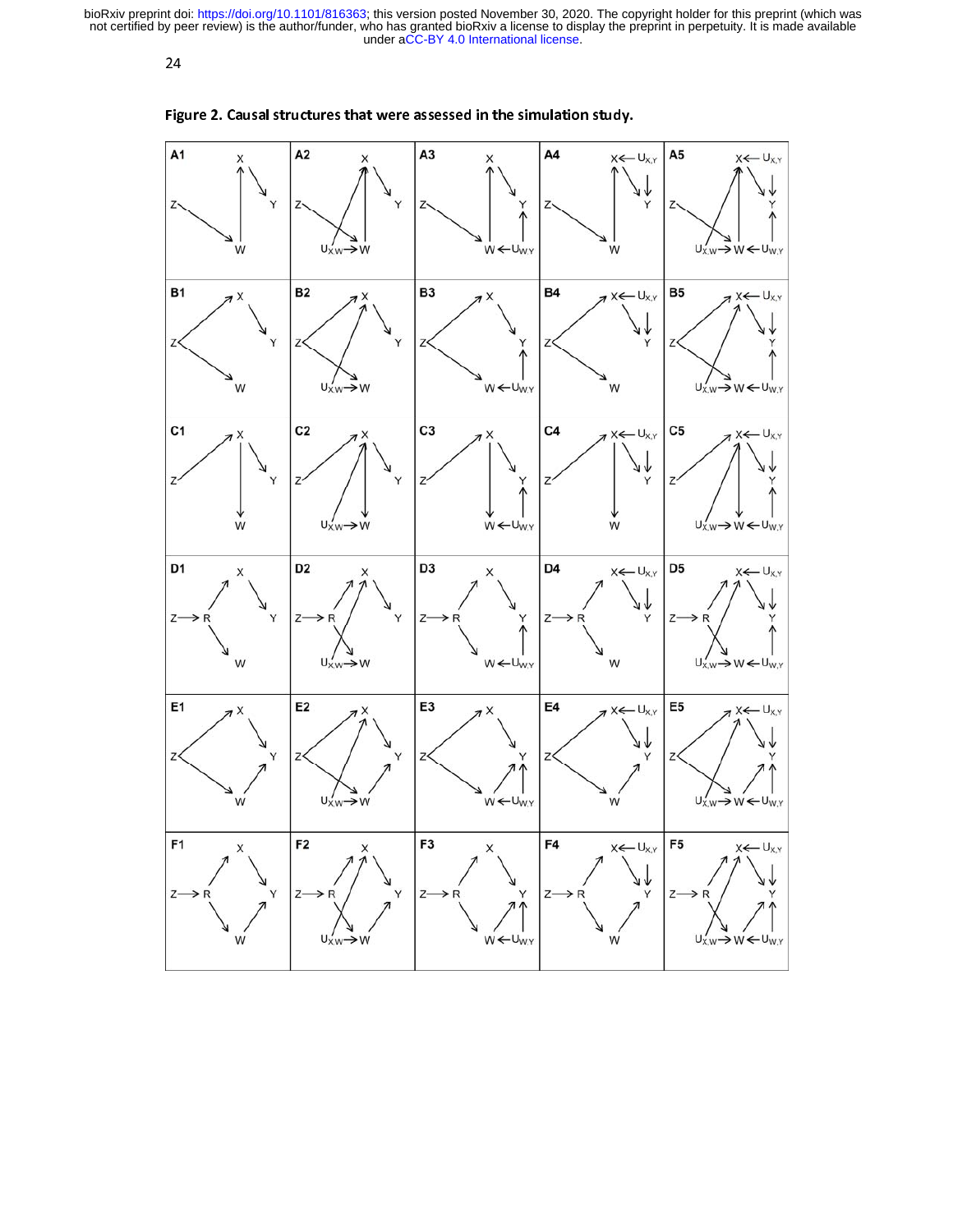25

 $Z:$  (OUT)<br>RON<br>(W ;<br>;<br>;  $Z$ : genetic instrument;  $W$ : covariable;  $\Lambda$ <br>outcome:  $U$ : unmeasured common caus<br>Rows represent different causal structur<br>( $W$  fully mediates the effect of  $Z$  on  $X$ ), I<br>mediates the effect of  $Z$  on  $W$ ), D (effect Z: genetic instrument; W: covariable; R: possible direct consequence of Z; X: exposure; Y: outcome:  $U$ : unmeasured common cause.

(*W* fully mediates the effect of *Z* on *X*), B (*Z* independen<br>mediates the effect of *Z* on *W*), D (effect of *Z* on *X* and *V*<br>E (same as B except that *W* has a direct effect on *Y*), and<br>direct effect on *Y*).

tly affects both  $X$  and  $W$ ), C ( $X$  fully<br> $W$  is mediated by a common cause  $R$ ),<br>F (same as D except that  $W$  has a ( $\blacksquare$ )<br>mediates the effect of  $Z$  on  $W$ ), D (eff $\blacksquare$ <br>E (same as B except that  $W$  has a direc<br>direct effect on  $Y$ ).<br>Columns represent different confound ),<br>ect of  $Z$  on  $X$  and  $W$  is mediated by<br>tt effect on  $Y$ ), and  $F$  (same as  $D$  exconsing structures between  $X$ ,  $W$  and  $Y$ a common ca<br>
ept that  $W$  ha<br>
as illustrated Figure  $R$ <br>s a<br>by

E (same as B except that  $W$  has a direct effect on  $Y$ <br>direct effect on  $Y$ ).<br>Columns represent different confounding structure<br>scenarios A1-F1 (no unmeasured confounders othe and  $\overline{R}$  is meaning a parameter entity,<br>
), and F (same as D except that  $W$  has a<br>
s between  $X$ ,  $W$  and  $Y$  as illustrated by<br>
r than R), A2-F2 (presence of  $X$ - $W$ 

E (same as B except that  $h$  has a direct effect on  $Y$ ).<br>
Columns represent different confounding structures between  $X$ ,  $W$  and  $Y$  as illustrated by<br>
scenarios A1-F1 (no unmeasured confounders other than R), A2-F2 (pr Columns represent<br>scenarios A1-F1 (no<br>confounder:  $U_{X,W}$ ),<br>confounder  $U_{X,Y}$ ), a

scenarios A1-F1 (no unmeasured confounders other than R), A2-<br>confounder:  $U_{X,W}$ ), A3-F3 (presence of W-Y confounder:  $U_{X,W}$ ),<br>confounder  $U_{X,Y}$ ), and A5-F5 (presence of all three confounders

-F2 (presence of  $X-W$ <br>A4-F4 (presence of  $X-Y$ <br>simultaneously). confounder:  $U_{X,W}$ ), A3-F3 (presence of  $W$ -Y confounder:  $U_{X,W}$ ), A4-F4 (presence confounder  $U_{X,Y}$ ), and A5-F5 (presence of all three confounders simultaneously).  $\int X$ 

confounder  $U_{X,Y}$ ), and A5-F5 (presence of all three confounders simultaneously). confounder ,  $\lambda_{A,B}$  and A5-F5 (presence of all three confounders simultaneously).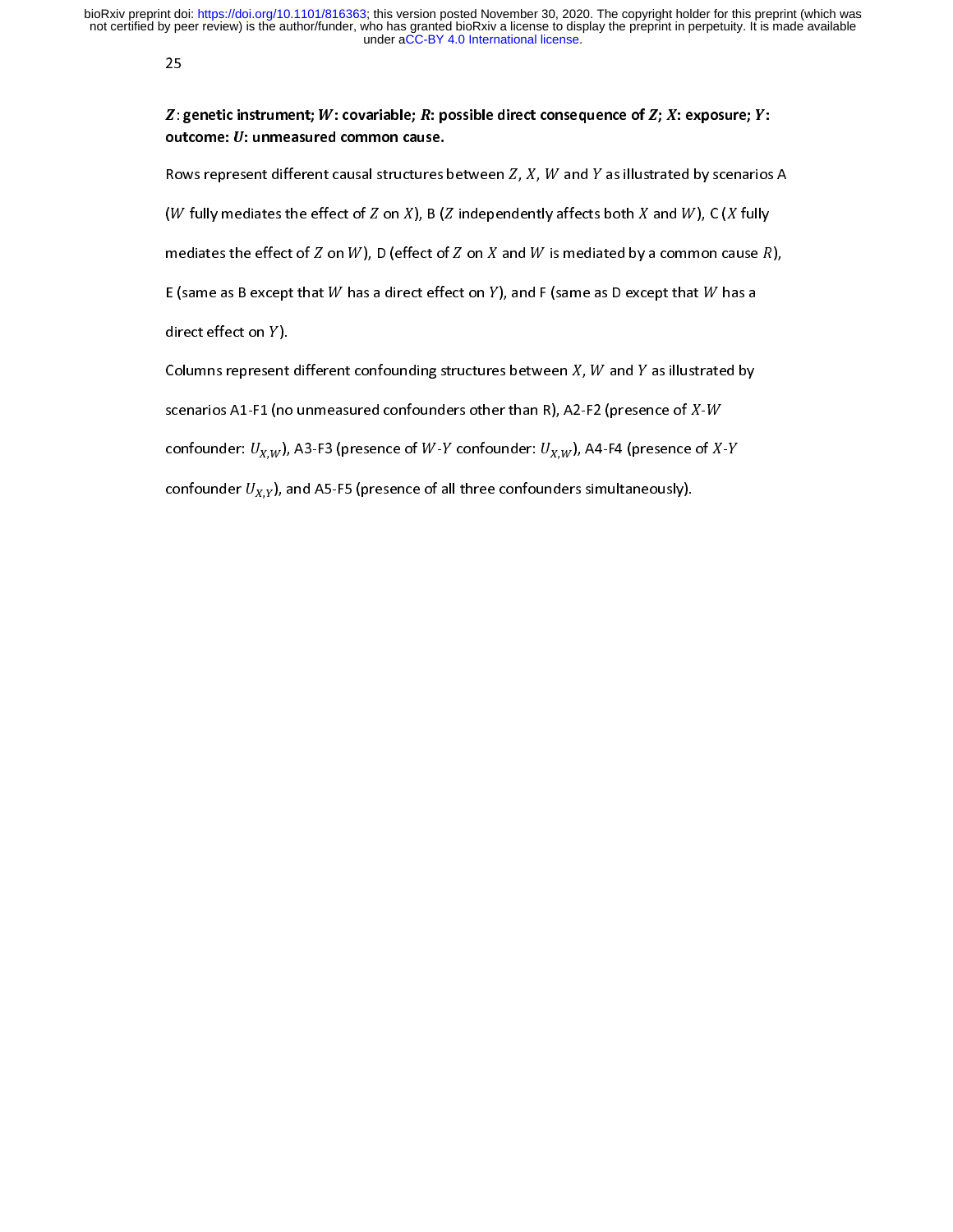Figure 3. Causal diagrams representing the assumed causal relationships in the two-sample Mendelian randomization analysis of waist circum mference (WC) on blood pressure (BP). The genetic instruments (SNPs) are assumed to influence WC by either affecting overall body adiposity (proxied by BMI) [A] or by specifically changing body fat distribution [B]. The grey solid lines represent the effect of confounders between exposure-outcome (U<sub>X,Y</sub>), exposurecovariable (U<sub>X,W</sub>) and covariable-outcome (U<sub>W,Y</sub>). The dashed lines represent the relationship being tested between WC and BP.



BMI: body mass index; IV: instrumental variable; SNP: single nucleotide polymorphism; U: unmeasured confounders.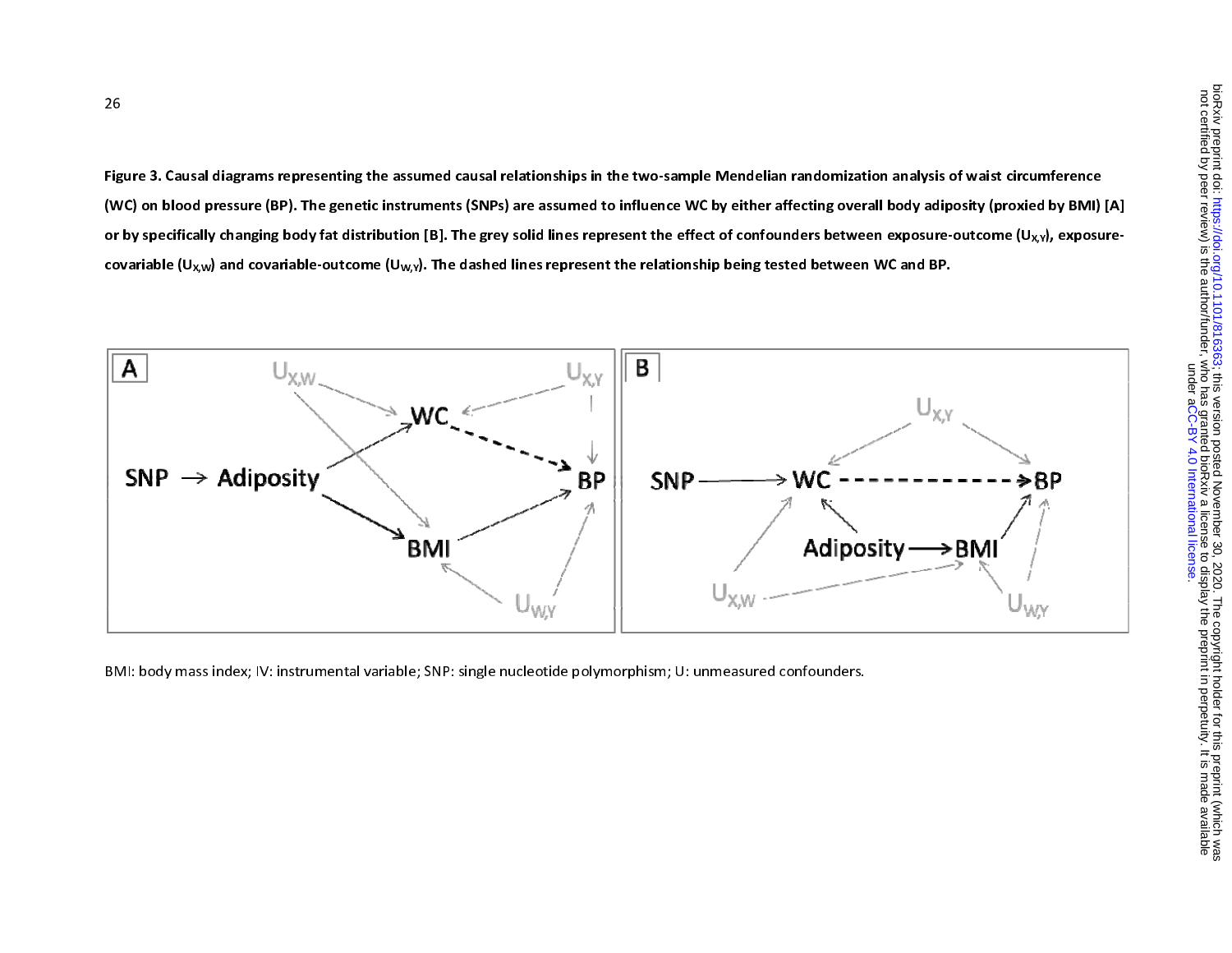27

Figure 4. Mean bias across 5,000 simulations of the causal effect estimate using homogeneous genetic instruments.



 $\beta$ : True causal effect of the exposure  $(X)$  on the outcome  $(Y)$ .

Scenarios A-F assume different causal relationships among  $X$ ,  $Y$ , the instrument ( $Z$ ), the covariate (W) and a common cause of X and W affected by  $Z(R)$ . In scenarios A1-F1, there are no unmeasured confounders. In scenarios A2-F2, there is an unmeasured common cause of  $X$ and  $W$ . In scenarios A3-F3, there is an unmeasured common cause of  $W$  and  $Y$ . In scenarios A4-F4, there is an unmeasured common cause of  $X$  and  $Y$ . In scenarios A5-F5, all these three unmeasured confounders are present. The scenarios are illustrated in Figure 2 and described in detail in the "Simulation study" section. Scenarios where no genetic variants are selected as instruments (because adjustment for W results in no open path between  $Z$  and  $X$ ) are marked in grey.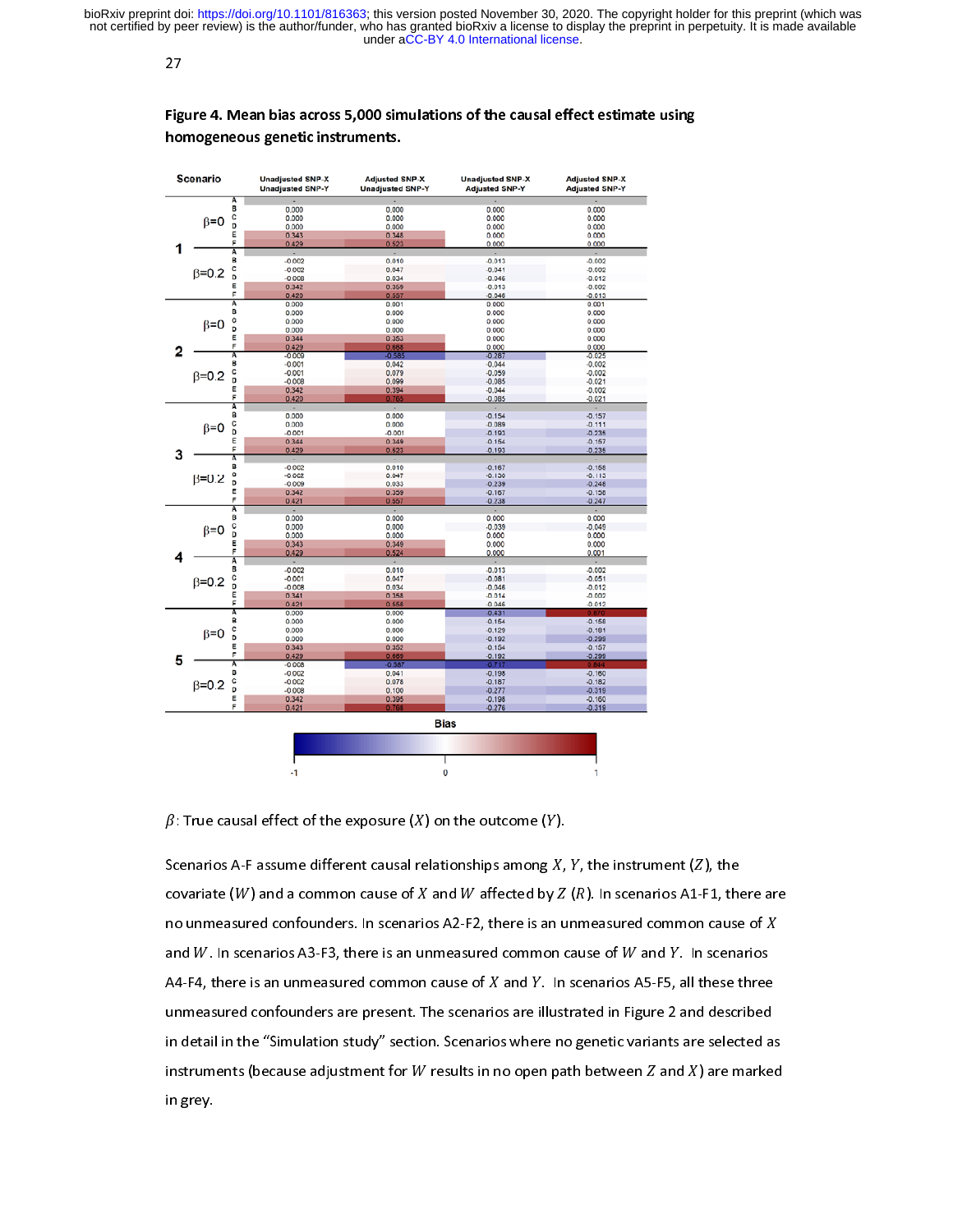28

#### Figure 5. Mean bias across 5,000 simulations of the causal effect estimate using

#### heterogeneous genetic instruments.

|   | Scenario                              |                | <b>Unadjusted SNP-X</b><br><b>Unadjusted SNP-Y</b> | <b>Adjusted SNP-X</b><br><b>Unadjusted SNP-Y</b> | <b>Unadjusted SNP-X</b><br><b>Adjusted SNP-Y</b> | <b>Adjusted SNP-X</b><br><b>Adjusted SNP-Y</b> |
|---|---------------------------------------|----------------|----------------------------------------------------|--------------------------------------------------|--------------------------------------------------|------------------------------------------------|
|   |                                       | Α              | 0.000                                              | 0.000                                            | 0.000                                            | 0.000                                          |
|   |                                       | B              | 0.000                                              | 0.000                                            | 0.000                                            | 0.000                                          |
|   | $\beta = 0$                           | õ              | 0.000                                              | 0.000                                            | 0.000                                            | 0.000                                          |
|   |                                       |                | 0.000                                              | 0.000                                            | 0.000                                            | 0.000                                          |
|   |                                       | E<br>F         | 0.175                                              | 0.172                                            | 0.000                                            | 0.000                                          |
|   |                                       |                | 0.220                                              | 0.147                                            | 0.000                                            | 0.000                                          |
|   |                                       | Ā<br>8         | $-0.001$                                           | 0.036                                            | $-0.052$                                         | $-0.001$                                       |
|   |                                       |                | $-0.001$                                           | 0.002                                            | $-0.004$<br>$-0.082$                             | $-0.001$                                       |
|   | $\beta = 0.2$                         | c<br>D         | $-0.001$                                           | 0.013                                            |                                                  | $-0.002$                                       |
|   |                                       | E              | $-0.001$                                           | 0.014                                            | $-0.024$<br>$-0.003$                             | $-0.001$<br>$-0.001$                           |
|   |                                       | F              | 0.174<br>0.219                                     | 0.173<br>0.160                                   | $-0.024$                                         | $-0.002$                                       |
|   |                                       | Ā              | 0.000                                              | 0.000                                            | 0.000                                            | 0.000                                          |
|   |                                       | B              | 0.000                                              | 0.000                                            | 0.000                                            | 0.000                                          |
|   | c<br>D<br>$\beta = 0$                 |                | 0.000                                              | 0.000                                            | 0.000                                            | 0.000                                          |
|   |                                       | 0.000          | 0.000                                              | 0.000                                            | 0.000                                            |                                                |
|   |                                       | E              | 0.174                                              | 0.087                                            | 0.000                                            | 0.000                                          |
| 2 | F                                     |                | 0.220                                              | 0.036                                            | 0.000                                            | 0.000                                          |
|   |                                       | A              | $-0.001$                                           | 0.025                                            | $-0.074$                                         | $-0.001$                                       |
|   |                                       | B              | $-0.001$                                           | 0.008                                            | $-0.019$                                         | $-0.001$                                       |
|   |                                       |                | $-0.001$                                           | $-0.056$                                         | $-0.114$                                         | $-0.001$                                       |
|   | $\beta = 0.2$                         | co             | $-0.001$                                           | 0.005                                            | $-0.044$                                         | $-0.001$                                       |
|   |                                       | E              | 0.174                                              | 0.096                                            | $-0.019$                                         | $-0.001$                                       |
|   |                                       | F              | 0.219                                              | 0.041                                            | $-0.044$                                         | $-0.002$                                       |
|   |                                       | Ā              | 0.000                                              | 0.000                                            | $-0.108$                                         | $-0.077$                                       |
|   |                                       |                | 0.000                                              | 0.000                                            | $-0.078$                                         | $-0.077$                                       |
|   |                                       |                | 0.000                                              | 0.000                                            | $-0.169$                                         | $-0.033$                                       |
|   | $\beta = 0$                           | <b>B</b> C D   | 0.000                                              | 0.000                                            | $-0.099$                                         | $-0.066$                                       |
|   | Ε                                     | 0.175          | 0.171                                              | $-0.078$                                         | $-0.077$                                         |                                                |
| 3 |                                       | F              | 0.219                                              | 0.146                                            | $-0.098$                                         | $-0.065$                                       |
|   |                                       |                | $-0.001$                                           | 0.037                                            | $-0.160$                                         | $-0.078$                                       |
|   | A<br>B<br>c<br>D<br>$B=0.2$<br>E<br>F | $-0.001$       | 0.002                                              | $-0.082$                                         | $-0.077$                                         |                                                |
|   |                                       | $-0.001$       | 0.013                                              | $-0.250$                                         | $-0.035$                                         |                                                |
|   |                                       | $-0.001$       | 0.014                                              | $-0.122$                                         | $-0.067$                                         |                                                |
|   |                                       |                | 0.173                                              | 0.172                                            | $-0.081$                                         | $-0.077$                                       |
|   |                                       |                | 0.218                                              | 0.160                                            | $-0.122$                                         | $-0.067$                                       |
|   |                                       | A<br>B         | 0.000                                              | 0.000                                            | 0.000                                            | 0.000                                          |
|   |                                       |                | 0.000                                              | 0.000                                            | 0.000                                            | 0.000                                          |
|   | C<br>D<br>$\beta = 0$                 | 0.000          | 0.000                                              | $-0.075$                                         | $-0.015$                                         |                                                |
|   |                                       | 0.000          | 0.000                                              | 0.000                                            | 0.000                                            |                                                |
|   |                                       | E<br>F         | 0.175                                              | 0.171                                            | 0.000                                            | 0.000                                          |
| 4 |                                       |                | 0.219                                              | 0.146                                            | 0.000                                            | 0.000                                          |
|   |                                       | Ā              | $-0.001$                                           | 0.037                                            | $-0.052$                                         | 0.000                                          |
|   | B                                     |                | $-0.001$                                           | 0.001                                            | $-0.004$                                         | $-0.001$                                       |
|   | $\beta = 0.2$                         | c<br>D         | $-0.001$                                           | 0.013                                            | $-0.157$                                         | $-0.016$                                       |
|   |                                       |                | $-0.001$                                           | 0.014                                            | $-0.024$                                         | $-0.001$                                       |
|   |                                       | E              | 0.174                                              | 0.173                                            | $-0.003$                                         | $-0.001$                                       |
|   |                                       | p              | 0.219                                              | 0.160                                            | $-0.024$                                         | $-0.001$                                       |
|   |                                       | Ā              | 0.000                                              | 0.000                                            | $-0.108$                                         | $-0.037$                                       |
|   |                                       | B              | 0.000                                              | 0.000                                            | $-0.078$                                         | $-0.039$                                       |
|   | c<br>D<br>$\beta = 0$                 | 0.000          | 0.000                                              | $-0.243$                                         | 0.114                                            |                                                |
|   |                                       | 0.000          | 0.000                                              | $-0.098$                                         | $-0.016$                                         |                                                |
|   |                                       | E              | 0.175                                              | 0.088                                            | $-0.078$                                         | $-0.039$                                       |
| 5 |                                       | F              | 0.219                                              | 0.035                                            | $-0.098$                                         | $-0.016$                                       |
|   | Ā                                     | $-0.001$       | 0.025                                              | $-0.182$                                         | $-0.038$                                         |                                                |
|   |                                       | $\overline{B}$ | $-0.001$                                           | 0.008                                            | $-0.097$                                         | $-0.041$                                       |
|   | $\beta = 0.2$                         | c              | $-0.001$                                           | $-0.057$                                         | $-0.359$                                         | 0.114                                          |
|   | D<br>E                                | $-0.001$       | 0.005                                              | $-0.142$                                         | $-0.017$                                         |                                                |
|   |                                       |                | 0.175                                              | 0.097                                            | $-0.098$                                         | $-0.041$                                       |
|   |                                       | F              | 0.219                                              | 0.041                                            | $-0.142$                                         | $-0.017$                                       |
|   |                                       |                | <b>Bias</b>                                        |                                                  |                                                  |                                                |
|   |                                       |                |                                                    |                                                  |                                                  |                                                |
|   |                                       |                | -1                                                 |                                                  | 0                                                | 1                                              |

 $\beta$ : True causal effect of the exposure  $(X)$  on the outcome  $(Y)$ .

Scenarios A-F assume different causal relationships among  $X$ ,  $Y$ , the instrument ( $Z$ ), the covariate (W) and a common cause of X and W affected by  $Z(R)$ . In scenarios A1-F1, there are no unmeasured confounders. In scenarios A2-F2, there is an unmeasured common cause of  $X$ and  $W$ . In scenarios A3-F3, there is an unmeasured common cause of  $W$  and  $Y$ . In scenarios A4-F4, there is an unmeasured common cause of  $X$  and  $Y$ . In scenarios A5-F5, all these three unmeasured confounders are present. The scenarios are illustrated in Figure 2 and described in detail in the "Simulation study" section.